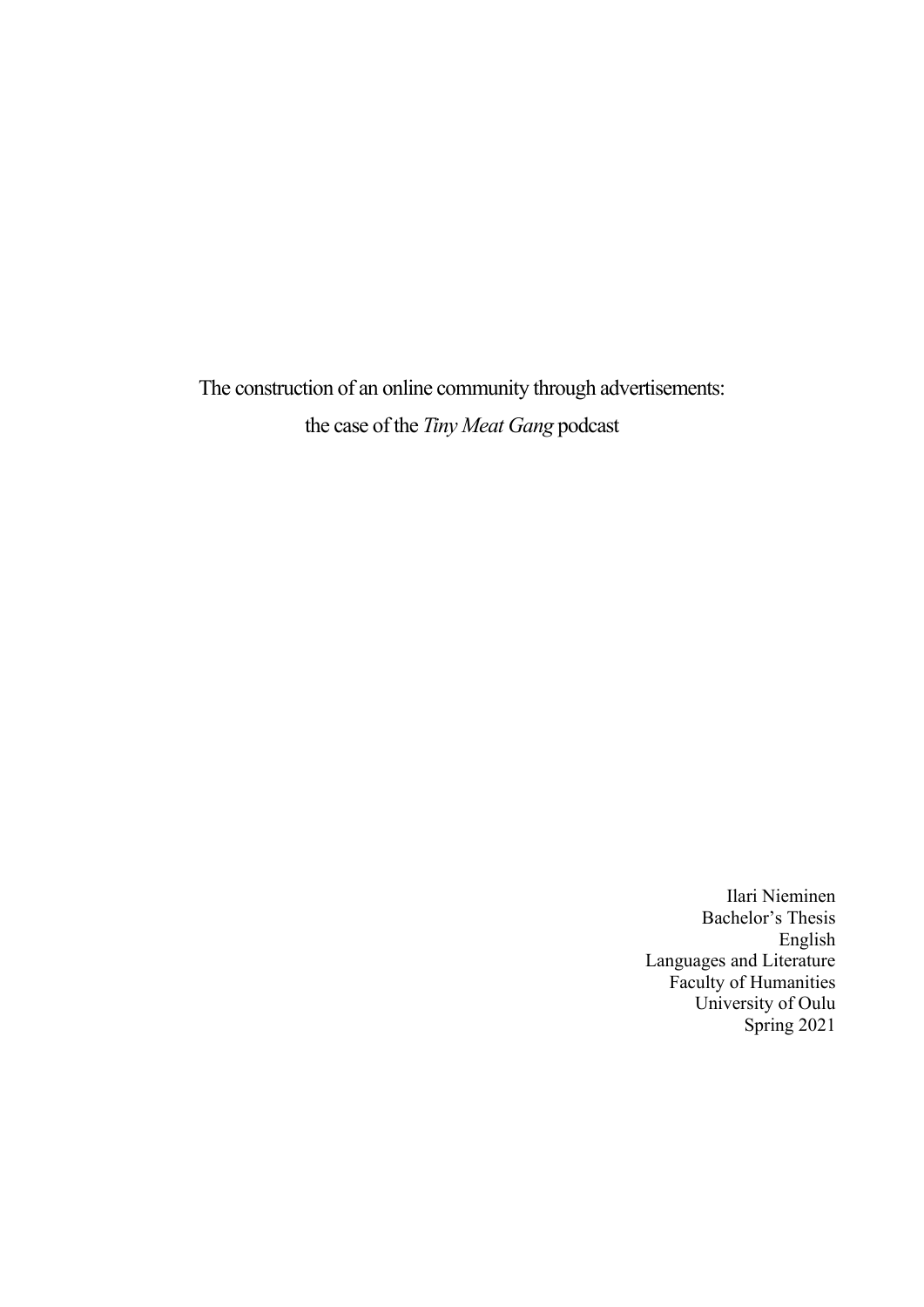#### **Abstract**

Community construction in an online setting has been researched to some extent before, using discourse analysis, and this thesis takes inspiration from the previous studies conducted in this field. Advertising has developed in modern era, with advertisers moving increasingly to social media and using different ways to advertise, and podcasting has offered a good medium for marketing. This thesis provides a new research medium, as the advertisements present in social media have not previously been examined as a way to construct a community, connecting advertising to community construction.

This thesis examines how the in-podcast advertisements of the *Tiny Meat Gang* (TMG) podcast construct the community of its listeners. This is done using discourse analysis, utilizing Pietikäinen and Mäntynen (2019) as the guideline for the discourse analytic examination of the data. The concepts of *authenticity* and *sense of community* (McMillan & Chavis, 1986) are applied in the analysis. Different studies on constructing communities as well as advertising and authenticity in media are also consulted in the process.

The data for the thesis was collected from episodes 161-172 of the freely available episodes of the TMG podcast, constructing a corpus of 38 advertisements of 19 different brands. In addition to this every episode had a sign-on and sign-off advertisement, promoting the podcast's Patreon account. The advertisements were transcribed, focusing on the level of word choices.

The results indicate that the advertisements in this podcast construct the community, some of this in purpose but otherwise it might be accidental. The data shows certain reoccurring elements in the advertisements, in terms of community construction. Although this thesis has certain limitations, it offers a lot of interesting findings. This field of researching community construction in connection to modern advertising offers a great deal of research possibilities for the future.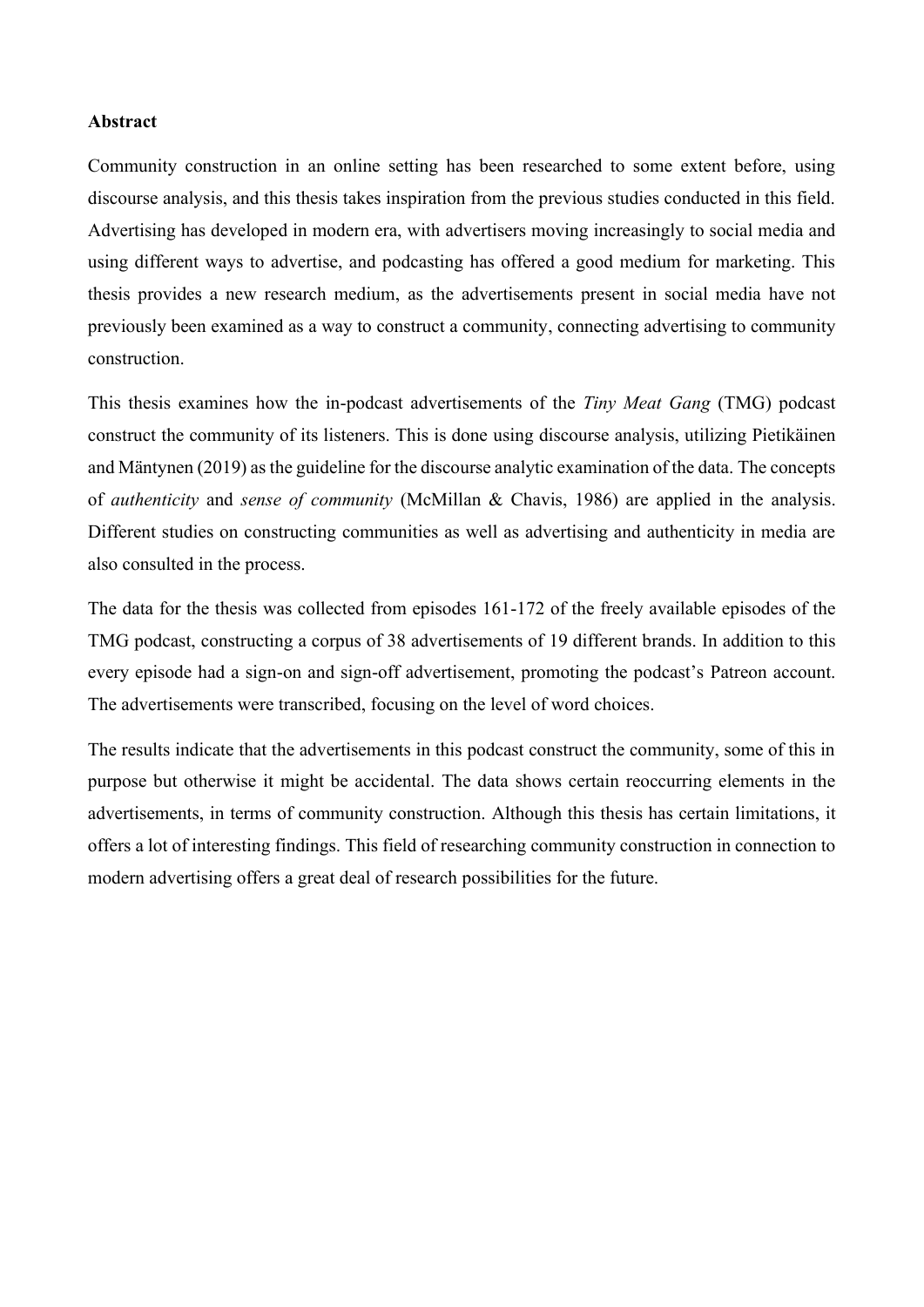### **Tiivistelmä**

Yhteisön luomista internetissä on tutkittu jonkin verran, käyttäen diskurssianalyysia, ja tämä tutkielma ammentaakin inspiraatiota aihepiirin aiemmista tutkimuksista. Mainostaminen on myös kehittynyt modernina aikana ja siirtynyt enenevässä määrin sosiaaliseen mediaan ja käyttäen erilaisia mainostamisen tapoja. Podcastit ovat antaneet mainostajille hyvän vaihtoehdon mainostaa tuotteitaan. Tämä tutkielma tarjoaa uuden tutkimussuunnan, sillä mainoksia ei ole ennen tutkittu yhteisön rakentamisen keinoina.

Tämä tutkielma tutkii sitä, miten *Tiny Meat Gang* (TMG) -podcast rakentaa podcastin kuuntelijoiden yhteisöä siinä esiintyvissä mainoksissa. Tämä tehdään diskurssianalyysin avulla, käyttäen Pietikäistä ja Mäntystä (2019) ohjenuorana analyysissä. *Autenttisuuden* sekä *yhteisöllisyyden tunteen* (McMillan & Chavis, 1986) määritelmiä hyödynnetään myös analyysia tehdessä. Erilaisia tutkimuksia yhteisön rakentamisesta käytetään myös hyödyksi analyysissä, kuten myös tutkimuksia markkinoinnista, sekä autenttisuudesta mediassa.

Tutkielman aineisto sisältää TMG-podcastin ilmaisten jaksojen 161–172 mainokset, joita on yhteensä 38. Näiden mainosten lisäksi jokaisessa tutkitussa jaksossa oli podcastin oman *Patreon*-tilin mainos jakson alussa sekä lopussa. Mainokset litteroitiin, keskittyen tutkielman kannalta tärkeisiin elementteihin, kuten sanavalintoihin.

Tulokset osoittavat sen, että podcastissa esiintyvät mainokset rakentavat yhteisöä, osa tarkoituksella, mutta osa saattaa tehdä tätä tahattomasti. Aineistosta paljastuu joitain toistuvia elementtejä, jotka rakentavat yhteisöä. Vaikka tällä tutkielmalla on tiettyjä rajoitteita, voidaan tuloksia pitää mielenkiintoisina. Yhteisön rakentuminen ja sen liittyminen moderniin mainostamiseen tarjoaa paljon mahdollisuuksia tutkimuksille tulevaisuudessa.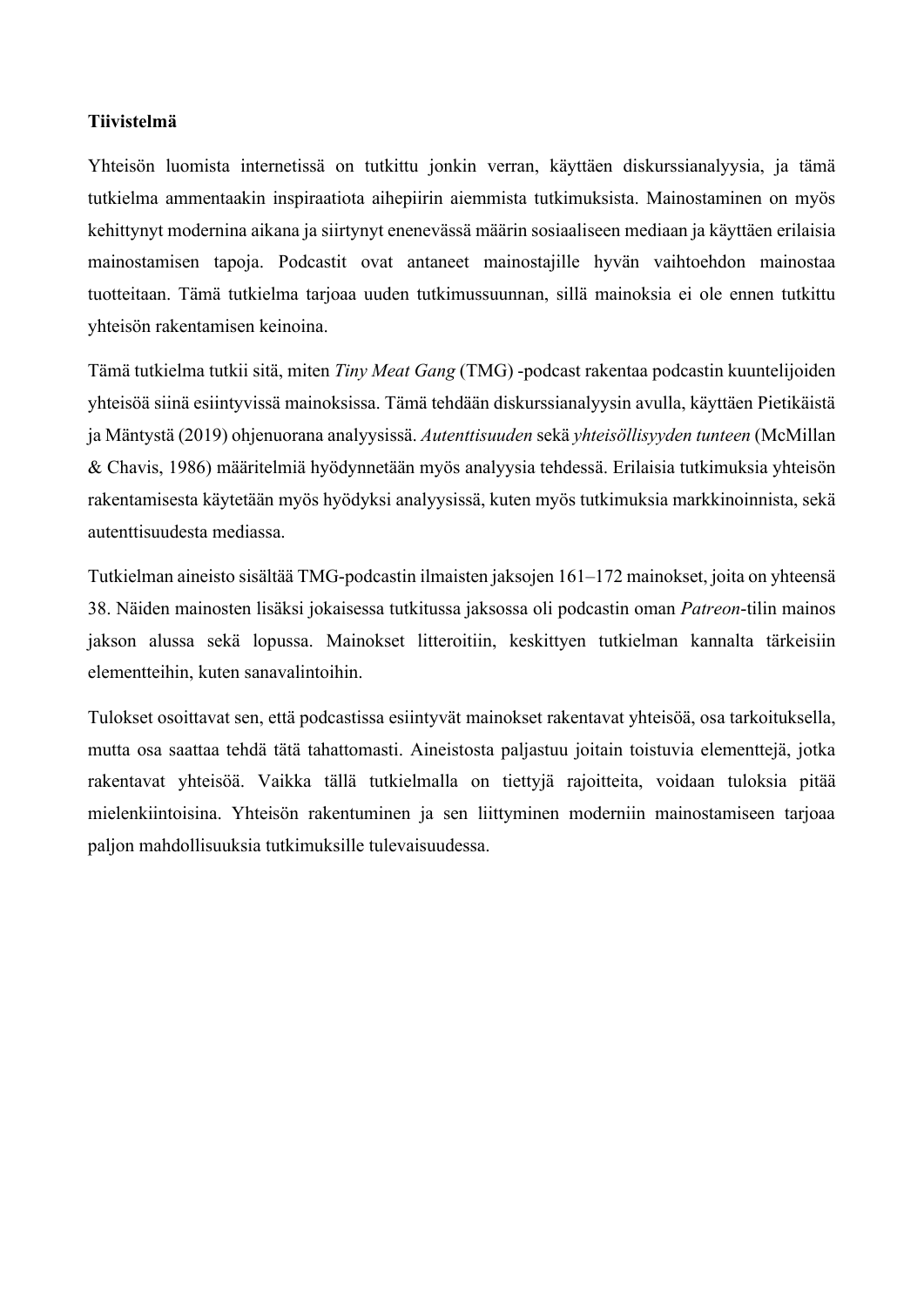# **Table of contents**

| 1.     |  |
|--------|--|
| 2.     |  |
| 2.1.   |  |
| 2.2.   |  |
| 2.3.   |  |
|        |  |
| 3.1.   |  |
| 3.2.   |  |
|        |  |
| 4.1.   |  |
| 4.2.   |  |
| 4.3.   |  |
| 5.     |  |
| 5.1.   |  |
| 5.1.1. |  |
| 5.1.2. |  |
| 5.1.3. |  |
|        |  |
| 5.2.1. |  |
| 5.2.2. |  |
| 5.3.   |  |
| 6.     |  |
| 7.     |  |
|        |  |
|        |  |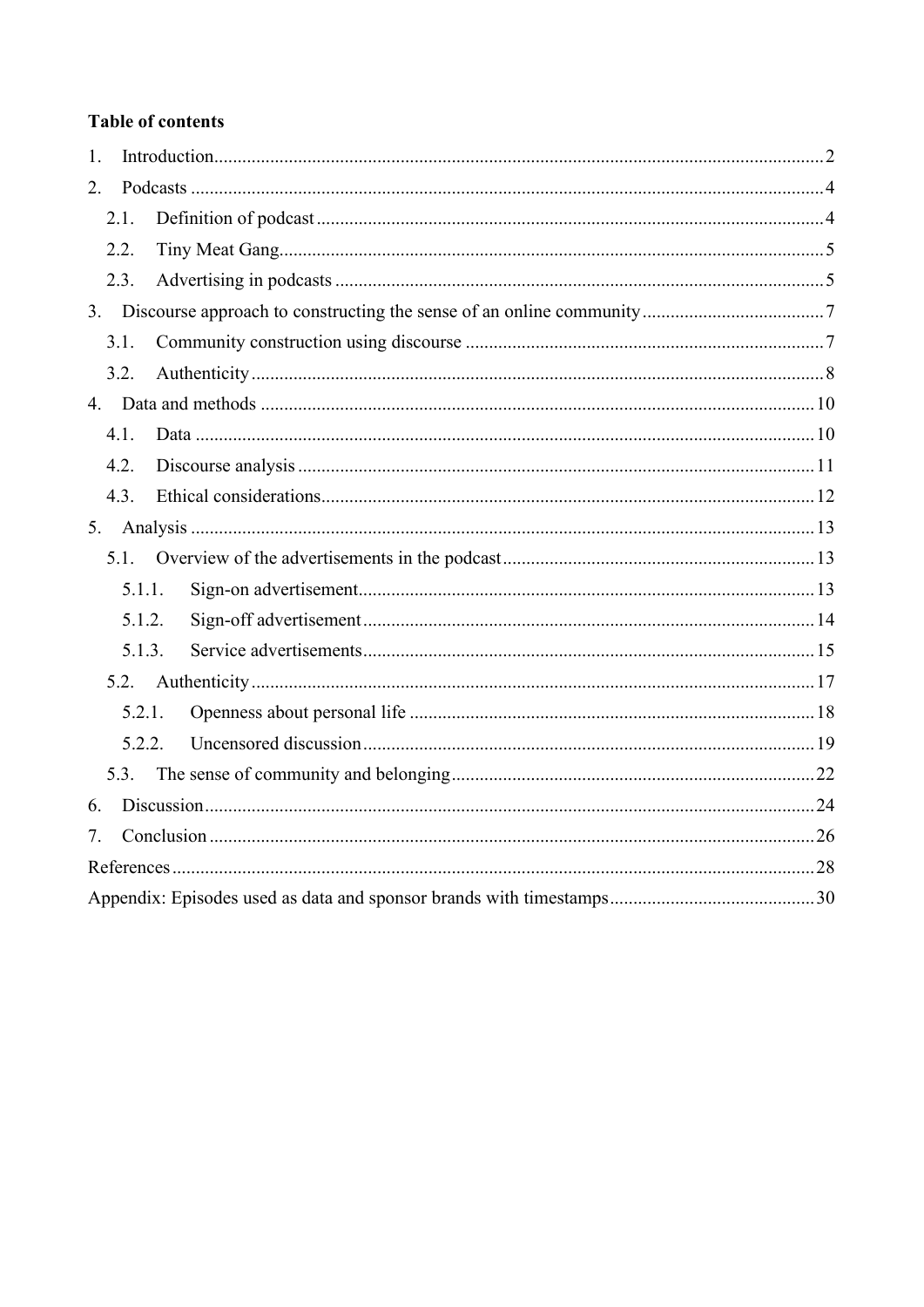## <span id="page-4-0"></span>**1. Introduction**

Podcasts are gaining in popularity, especially among younger people (Novaceanu, 2020). Podcast as a genre of media has allowed especially comedians to express themselves more freely, and different comedy podcasts have gained a significant following, partly because of the format allowing natural and casual form of discussion, creating a more "authentic" output than TV or radio (Meserko, 2015; Symons, 2017). Since increasing number of people consume podcasts and are frequent users of social media, brands have been able to capitalize this advertising environment, sponsoring variety of podcasts and using them for marketing (Haygood, 2007).

Different podcasts, similar to other forms of entertainment, can create their own niche audience (Symons, 2017). This audience can be considered as an online community, especially during the time of social media. Online communities, like traditional communities. form in certain environments, around certain people (Bird, 1999). Certain linguistic elements in discourse can increase the sense of community and thus construct these communities.

This thesis investigates the comedy podcast *Tiny Meat Gang (TMG)* and aims to find out how the discourse in the podcast advertisements construct the online community of its audience. There has been some research on advertising in podcasting and the construction of an online community, for instance Kemppainen (2018) and Martinviita (2017), have studied the construction of communities in online setting in their theses. These elements of advertising and community construction have not been combined in the same study. That in mind, this thesis aims to fill the gap of research and contribute to previous research on this topic.

Even though some research has been conducted relating to constructing an online community, this thesis differs from these by the fact that it focuses on advertisements of a podcast and also discusses the concept of authenticity and its connection to community construction. The personal interest of mine in the podcast in question provided motivation to conduct research related to the podcast. Moreover, personal interest in podcasting and marketing, as well as the personal comedy style of TMG podcast and the advertisements in the podcast, were motivation to conduct thesis on this topic.

The framework of this thesis is discourse analysis, and Pietikäinen and Mäntynen (2019) will be utilized as a guideline in the research process and previous research about constructing communities will be consulted. The concept of authenticity, and especially the concept's connection to community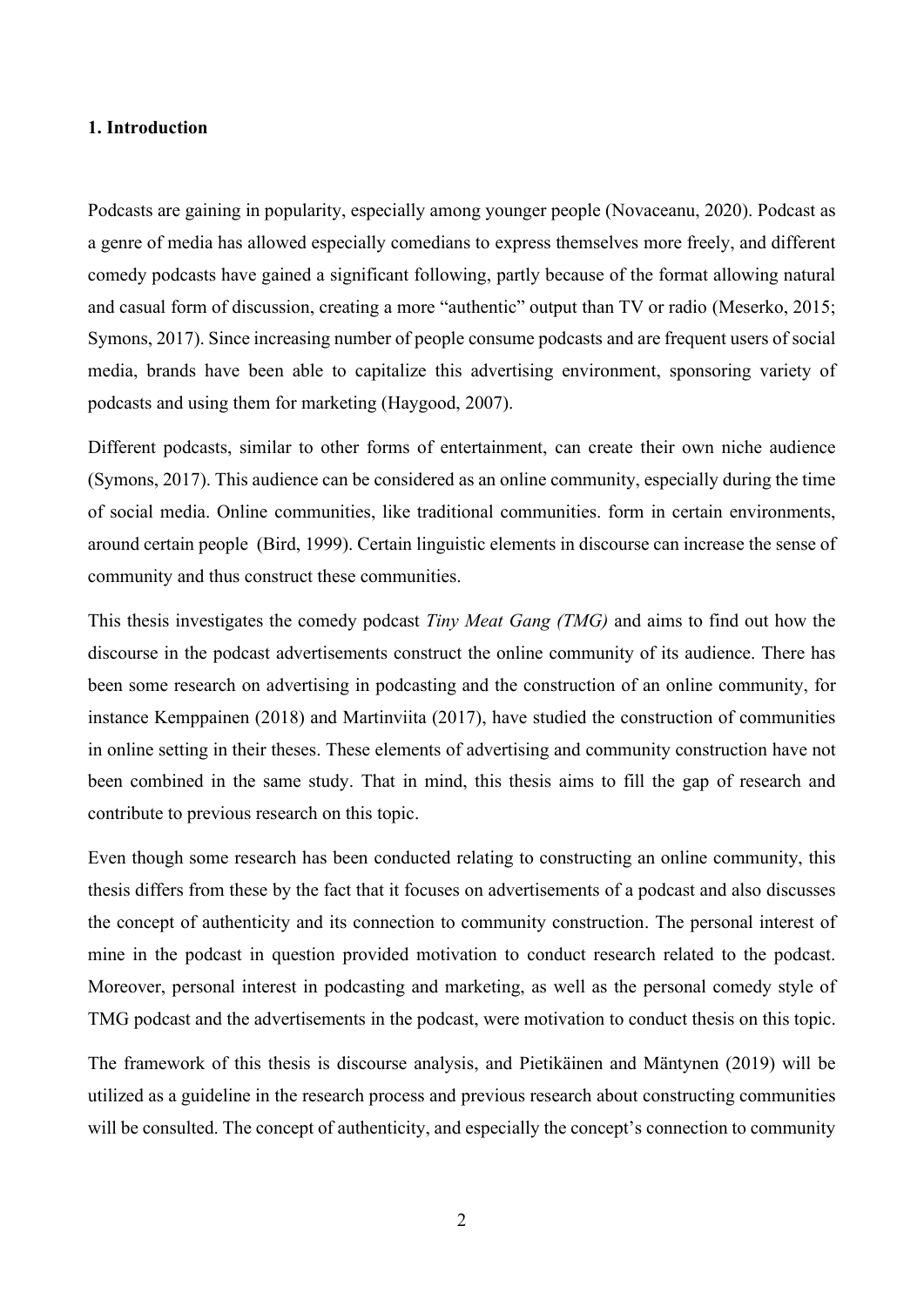construction. The main research question is: how does the TMG podcast construct their audience as an online community with the discourse in their in-podcast advertisements?

In this particular thesis the concepts of podcasts and TMG podcast are introduced first, and after this the analytical framework of the thesis, discourse approach to constructing the sense of an online community is introduced. The term of authenticity in a media environment and as a way to construct the community is discussed as well as the role of discourse as a way to construct a community. Additionally the definition of sense of community is introduced to the reader. After this the data and ethical considerations are discussed, after which the data is analyzed in detail. The thesis ends with discussion and conclusion, considering the limitations of this thesis.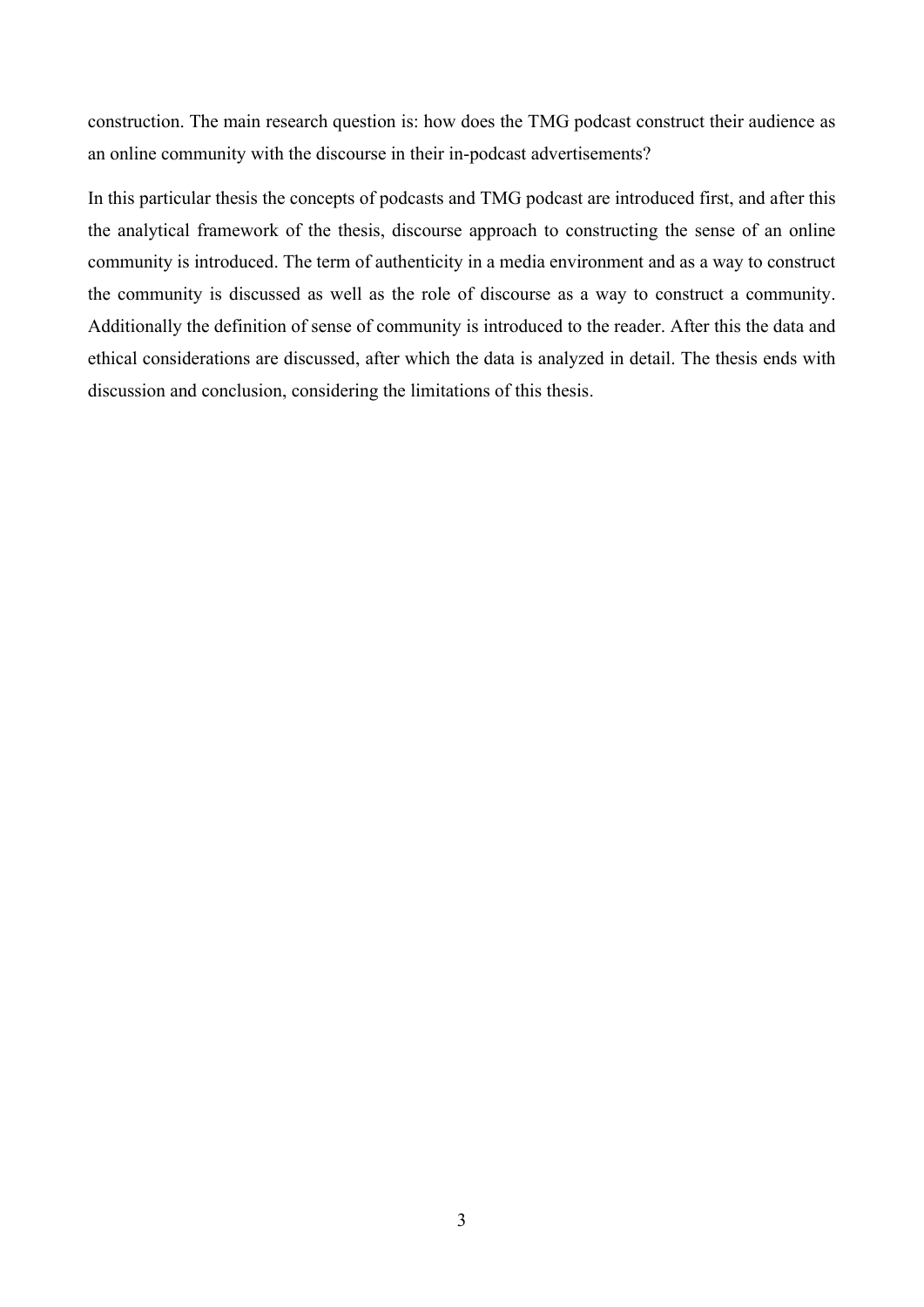#### <span id="page-6-0"></span>**2. Podcasts**

In this section podcasting as a modern media medium is discussed, as a platform and a way to advertise. The Tiny Meat Gang podcast is also presented, and some basic information is told about the podcast.

### <span id="page-6-1"></span>**2.1. Definition of podcast**

Podcasting has become more popular, in the midst of both makers and consumers, partly due to the increasing availability, the format has allowed a lot of podcasters to find their own niche, thus gaining their own specific following (Novaceanu 2020; Symons, 2017). In this thesis the main focus is on comedy podcasts, since the *TMG* podcast can be categorized as one. Comedy is one of the genres of podcasting, challenging the traditional forms of comedy media, some comedy podcasts using *authenticity* as a way to build an audience, a concept defined in section 3.2. (Symons, 2017).

Podcasts do not only give more freedom to the creators of podcast but also to the consumers; "Podcasts, defined as digital files containing audio or video content, allow consumers to both timeshift and place-shift their listening and viewing habits through the downloading of content onto a personal computer or a portable media player for immediate or future viewing" (Haygood, 2007, p. 518). From 2007 to this day podcasts have moved increasingly to streaming services, such as Spotify or YouTube, but the main function has remained the same, they are not time nor place dependent (Novaceanu, 2020).

The format of podcast is different from live radio shows: the consumption of them is easier for the consumer, the act of listening is not time and place dependent, it allows the consumers to narrow the media they consume to data that interest them (Novaceanu, 2020). Novaceanu (2020) also notes that younger audience has transformed from radio to podcasting, partly because of the increased freedom of choice. It can be stated that one of the main advantages of the podcast as a genre is the authenticity and freedom it provides to the creators and the audience. Furthermore, it also allows the consumers to choose a distinctly themed podcast to listen to. In the following section the *TMG* podcast is introduced.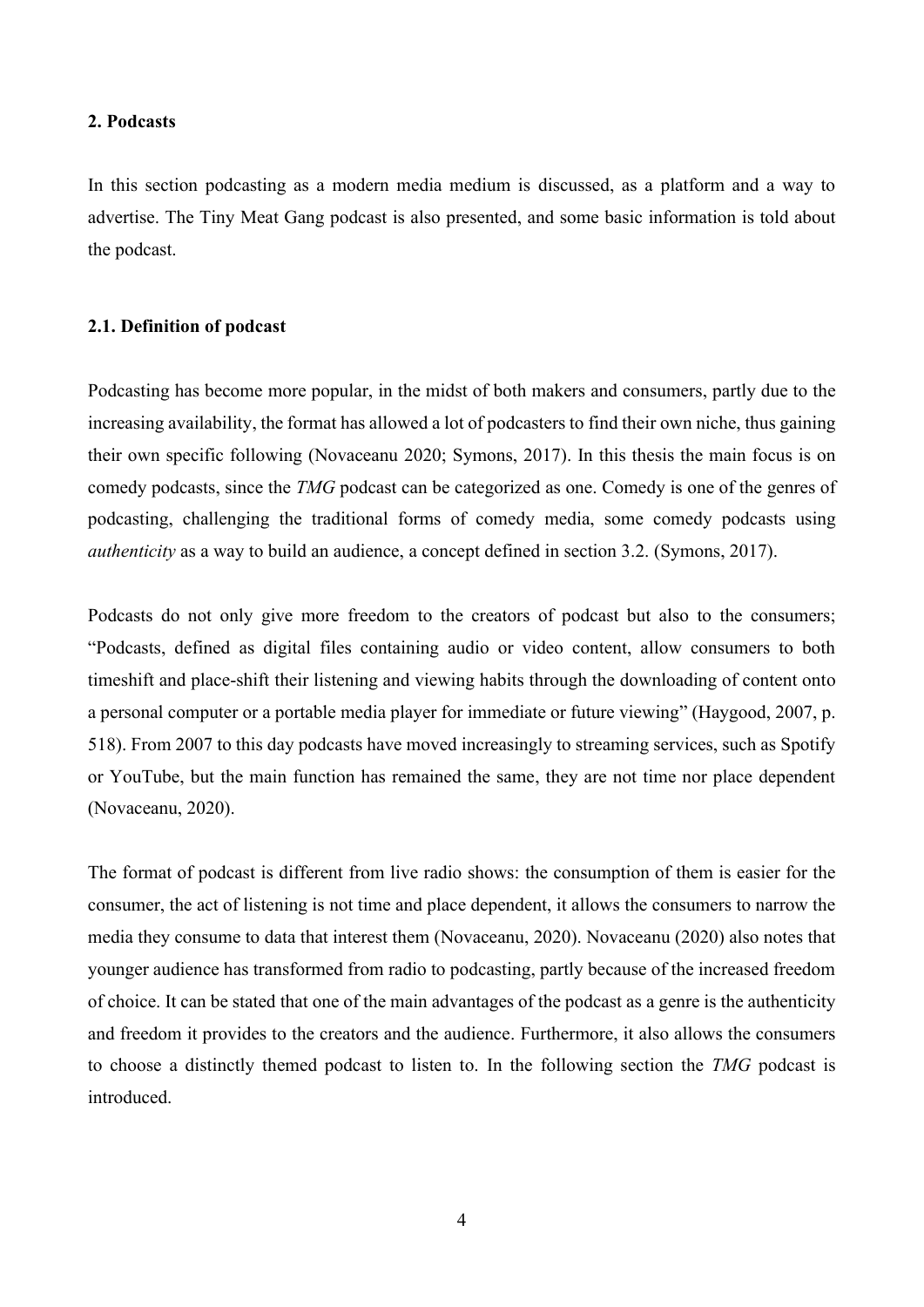#### <span id="page-7-0"></span>**2.2. Tiny Meat Gang**

The duo hosting the Tiny Meat Gang podcast is known as the *Tiny Meat Gang (TMG),* consisting of Cody Kolodziejzyk (better known as Cody Ko) and Noel Miller (YouTube, n.d.). In an interview conducted by Ward in 2019 Cody says that the duo met by chance, working in the same software company, both having their own YouTube channels. After becoming better acquainted and figuring out a good chemistry between them, they eventually formed the *Tiny Meat Gang* (Ward, 2019). The popularity the duo has musical aspirations as recording artists and host the popular TMG podcast, and even touring as a duo doing shows that mix stand-up, the duo's personal commentary style and answering fans questions (Ward, 2019). In the Ward (2019) interview Cody told how the podcast evolved after the duo did comedy YouTube-videos together, receiving popularity and positive feedback.

The podcast publishes two approximately 1-hour episodes every week: one free episode on YouTube and other and one episode on their Patreon website account where individuals can subscribe to creators for a certain fee. Different subscriptions include different amount of content. In May 2021 according to Patreon (n.d.), the TMG Patreon account has approximately 19,000 members, who are referred to as "patrons", and according to YouTube (n.d.) the duo's YouTube channel has approximately 1 million subscribers. Even though the podcast can be described as a comedy podcast it also has some serious discussion and the topics vary from episode to episode, often focusing relevant topics in social media at that time.

#### <span id="page-7-1"></span>**2.3. Advertising in podcasts**

Similar to other media platforms, podcasts can be utilized for marketing purposes. Advertisements in general as a genre of discourse is difficult to define exactly, but the main purpose of advertisements is to persuade consumers, and advertisements often have features from other genres of discourse (Cook, 2001). Cook (2001) notes that the genre of advertising has developed throughout the years, and it is moving increasingly to online platforms.

As stated earlier, podcasts often have a more niche audience compared to TV or radio. This can be considered as one of the distinct advantages of podcasts, also in terms of advertising; the marketing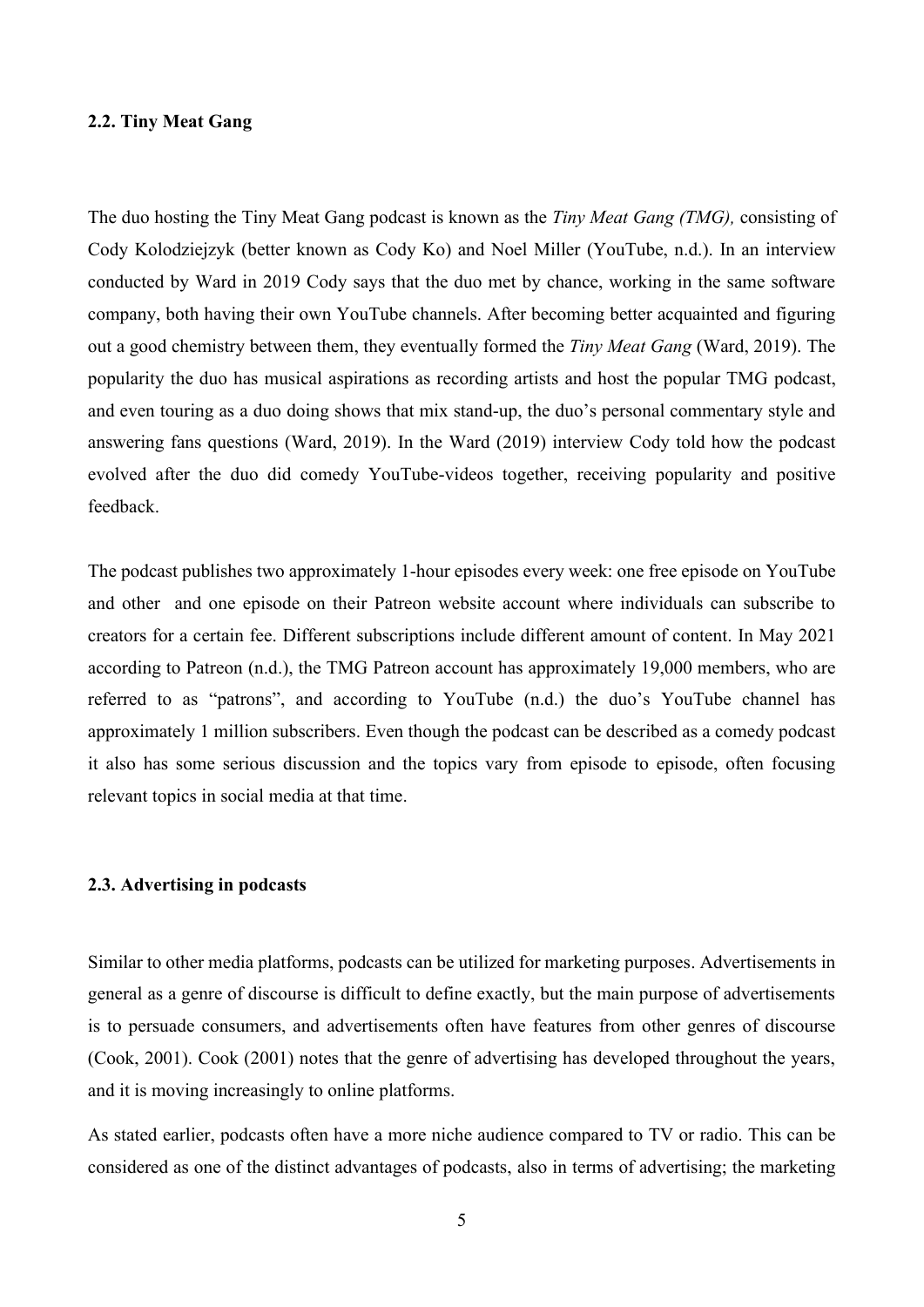can be directed to a certain audience of a certain podcast and the products can be chosen to match the themes and topics of the podcast (Haygood, 2007). Haygood (2007) also mentions that podcasts have gained increasing attention from brands in terms of marketing purposes, since advertisers can use a podcast with a target audience related to their products, and thus target an audience of their interest. Even though this article is relatively old, it applies in terms of this study, since it is shown that most of the sponsors examined in this thesis match the demographic audience of TMG.

Podcasts have different types of advertisements, Nguyen et al. (2010) categorize the different types of advertisements present in a podcast as *sign-on* and *sign-off advertisements* that are at the beginning and at the end of the podcasts, respectively. Nguyen et al. (2010) state that sign-on advertisements are often some kinds of advertisements from the publishers of the podcasts or the brands sponsoring the podcast, and sign-off advertisements can be used to promote the podcast, some brand or it can be just a full stop while *service advertisements* are often used to promote the sponsor brands of the podcast and are positioned in the middle of the podcast episodes (p. 3.). It should also be noted that podcasts often refer to the advertisers as sponsors and implicate some type of gratitude towards them, which can create a more positive response to the advertisement from the listeners (Haygood, 2007). Overall, it can be stated that advertisers and brands can utilize podcasts for marketing purposes, by this they have an opportunity to target their audience of interest.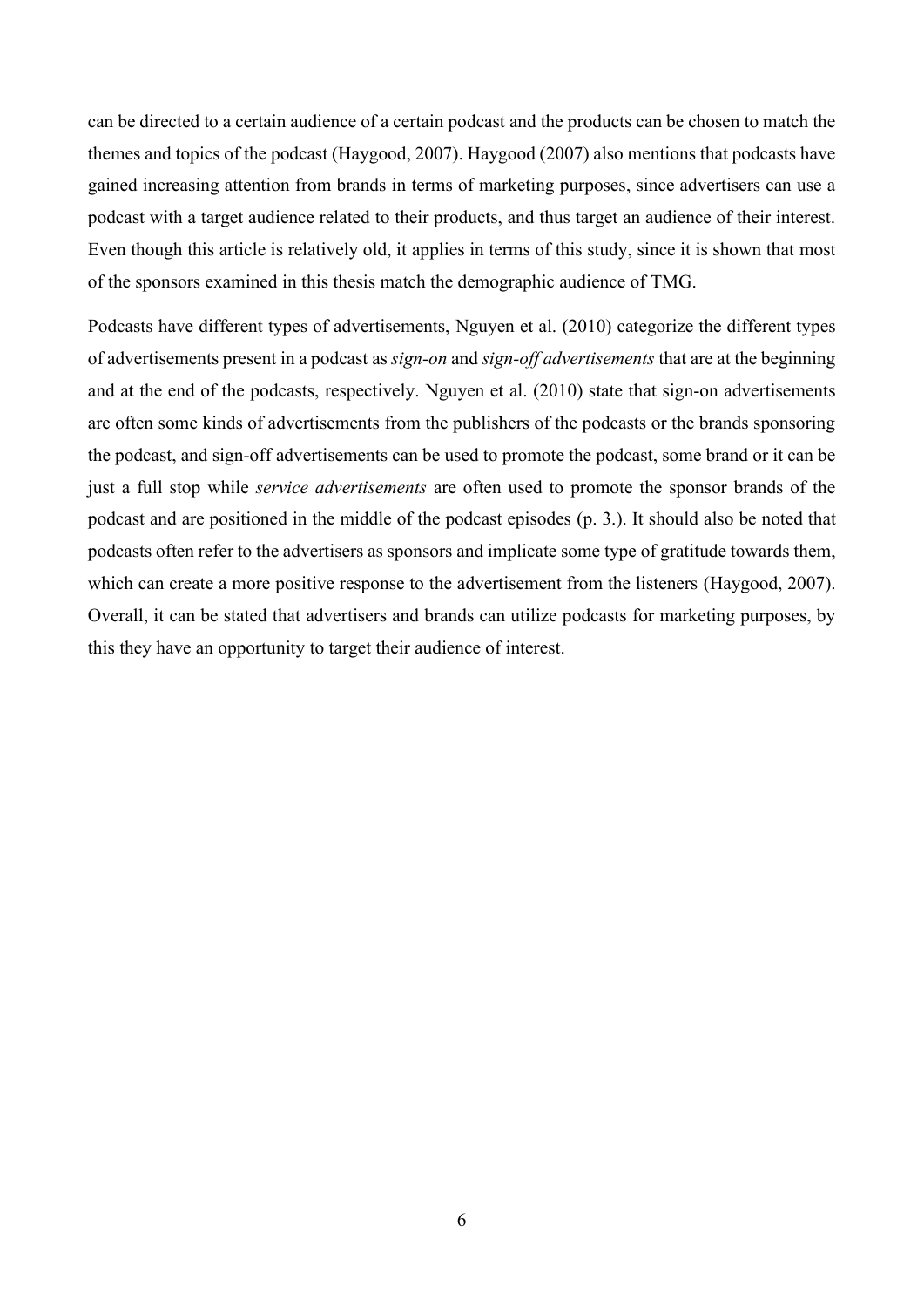#### <span id="page-9-0"></span>**3. Discourse approach to constructing the sense of an online community**

This section presents the important analytic concepts of this thesis, all related to the discourse approach to constructing the sense of an online community. 3.1. focuses on how the community construction and how it is done via discourse, while 3.2. introduces and discusses the concept of authenticity.

### <span id="page-9-1"></span>**3.1. Community construction using discourse**

*Communities* can be formed in variety of settings, locally or online; Bird (1999) notes the following about communities: "Internet communities, like place-based communities, do not just happen. They develop in response to particular circumstances and to the needs of a particular set of individuals." (p. 62.). These online communities can be built upon the following of certain brands or fan bases like the audience of the TMG podcast, becoming emotionally attached to the brand, a phenomenon called brand loyalty (Obiegbu et al., 2019). Brands and different organizations use variety of ways to create a bond with the consumer. Latimer and Schembri (2015) discuss how brands and organizations can create a loyal online following, in which the people are emotionally attached to the brand. They continue that these brand communities can be created online or offline, with the interaction between the brand and the community being an important aspect.

Colombo and Senatore (2005) identify that the discourse in a certain community strengthens the community identity and creates the feeling of belonging to the members. Discourse approach to community construction focuses on the discourse of the community*.* These discourses are dependent on the situation they are used in, they vary depending on the social situation and culture, different social and cultural groups often use different discourses, and because of this discourse analysis is closely connected to ethnography (Taylor, 2013). Taylor (2013) also notes how these groups often influence the concept of one's identity, "The group might also share discourses as language practices, such as ways of speaking, which mark them as members, to each other and outsiders." (p. 21). For these reasons, discourse approach can be applied to the research of community construction, as it examines the discourse in the context of the social setting it is used. No matter whether discussing local or online communities, the creation of feeling of belonging or the sense of community is an essential factor in constructing those communities, and thus is an important notion for this thesis. The concept of *sense of community* is discussed in the following paragraph.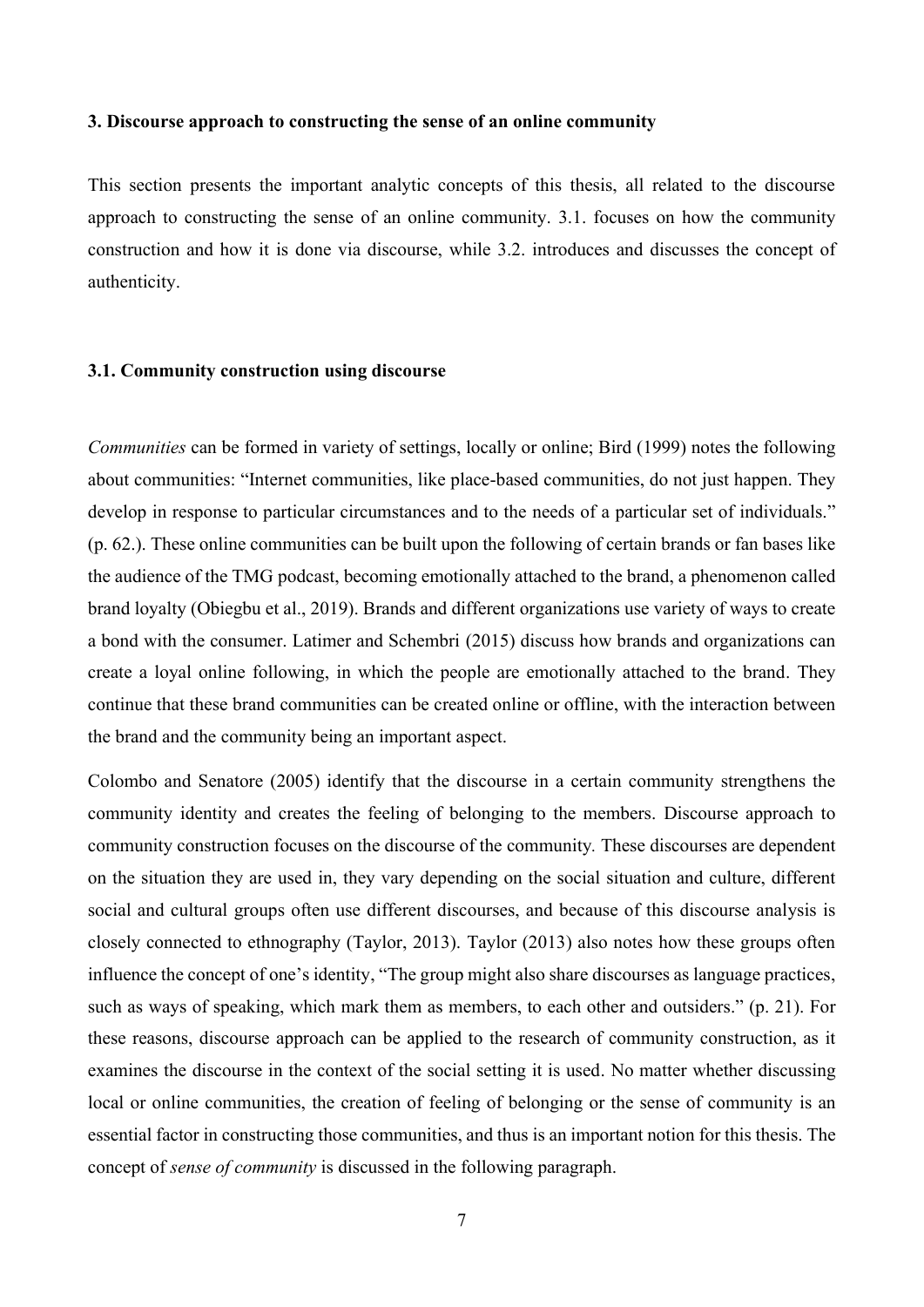McMillan and Chavis (1986) defined that the *sense of community* is constructed of four elements: *membership, influence, integration of fulfillment and needs, and shared emotional connection (p. 9).* Membership is created by universal boundaries and system of symbols and communication, which create emotional safety for the members, creating an emotional connection and the feeling of belonging, and the concept of influence can be described as the feeling of that the members can have an influence on the community and vice versa (McMillan & Chavis. 1986, p. 15). The integration of fulfillment and needs is created by the satisfaction of the needs of the members, and shared emotional connection is created for example by the shared history or spiritual connection of the community and the members (McMillan & Chavis, 1986, pp. 14-16). This theory of sense of community has been applied to different online communities and discourse, for instance by Martinviita (2017), connected the sense of community and other theories about constructing communities to discourse analysis in an online setting, or Kemppainen (2018) who in their thesis examined the creation of the sense of community by YouTuber BlogiLates, from discursive perspective.

### <span id="page-10-0"></span>**3.2. Authenticity**

Podcasting has allowed entertainers to express themselves more freely; for example, comedians who can be considered outsiders in the traditional comedy industry have been able to find their medium in podcasting (Symons, 2017). Symons (2017) also mentions that the partly scripted but partly natural format of the podcast increases the feeling of authenticity to the listener. Both Meserko (2015) and Symons (2017) discuss authenticity as a complex concept to define, but it can be described as being "real" and in media, it can be simply something outside of the so-called mainstream. Although the concept of authenticity is built around the notion of being real and authentic, the authenticity is partly altered for entertainment purposes in the podcast setting, thus in this case being partly real and partly artificial (Meserko, 2015; Symons, 2017). Authenticity can also be viewed as a way to build the online community of viewers or listeners in media. García-Rapp (2017) states that an online community, for example in the YouTube beauty community, can be built upon the authenticity of the YouTuber or in this case the podcast, and this authenticity sets them apart from TV or movies.

Symons (2017) and Meserko (2015) discuss how the format of podcast does not only allow the comedians to joke and make comedy on their own terms, but it also allows them to talk about the intimate things happening in their lives. Meserko (2015) introduces the concept of *authentic selfhood* and how comedian Marc Maron's *WTF* podcast has allowed the host and the guests to discuss very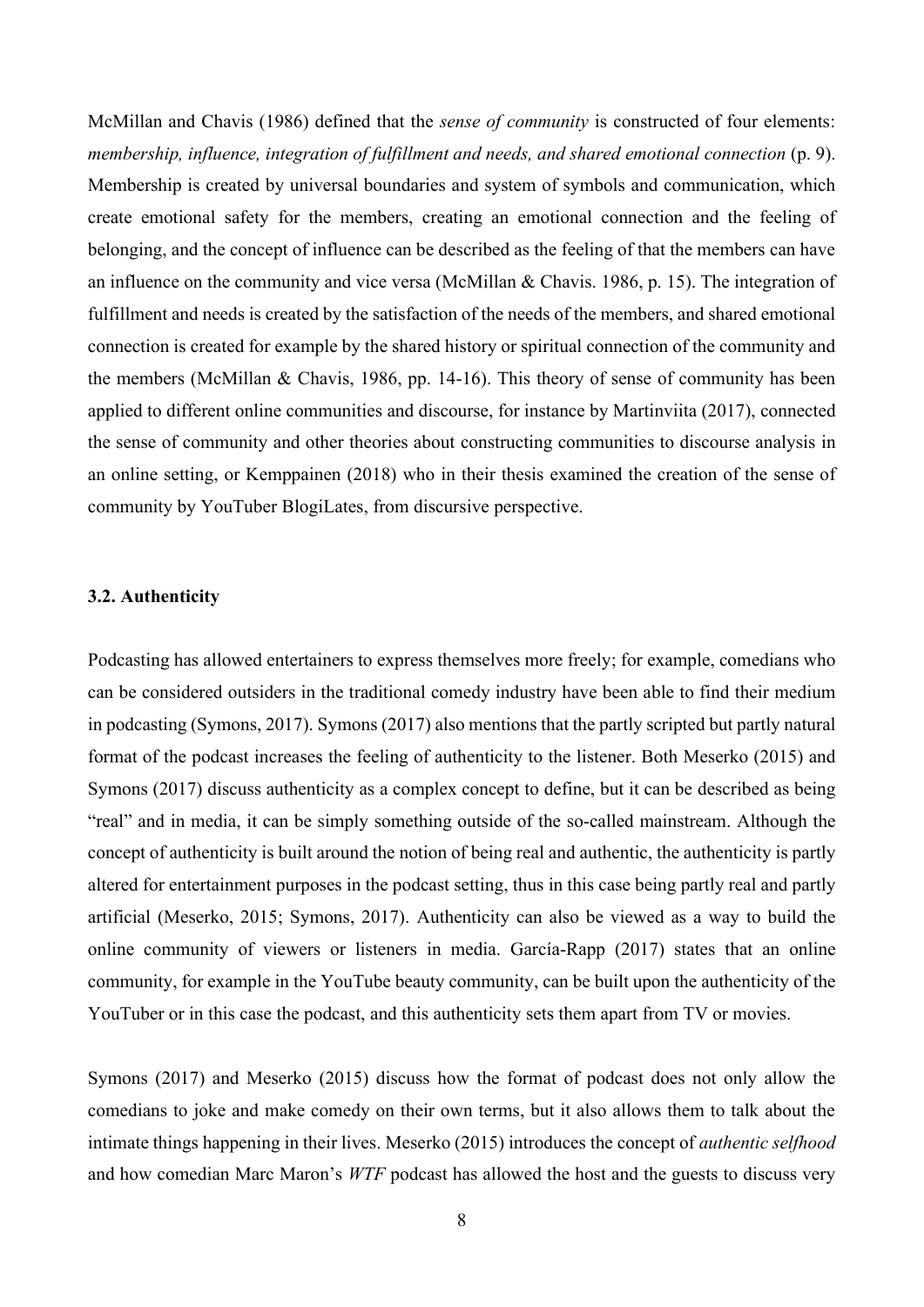personal things, something they might have not been able to discuss in media before. Symons (2017) also concludes that the free format of podcasting has emerged as a challenge for the traditional media platforms, partly because of the concept of authenticity and the natural form of the discussion. It can be argued that the concept of authenticity is present in the TMG podcast. Even though they do not regularly discuss particularly painful topics, the discussion in the podcast and in the advertisements between the two hosts can be described as being real or natural. This sort of discussion and the authenticity in the humor is one of the reasons the listeners listen to the podcast.

Authenticity can also be used for marketing purposes, and brands might try to build *brand authenticity*, partially by using social media influencers as a tool to do so (Yang et al., 2021). Yang et al. (2021) also discuss how social media influencers can often be considered as being more real and authentic than other celebrities, thus seem more reliable to the public, in terms of advertising: it is proven that the more authentic social media influencers advertise a brand, it adds to the brand's authenticity as well. Authenticity is something that can create and maintain an audience and thus a community, and this authentic image can be utilized for marketing purposes by different brands.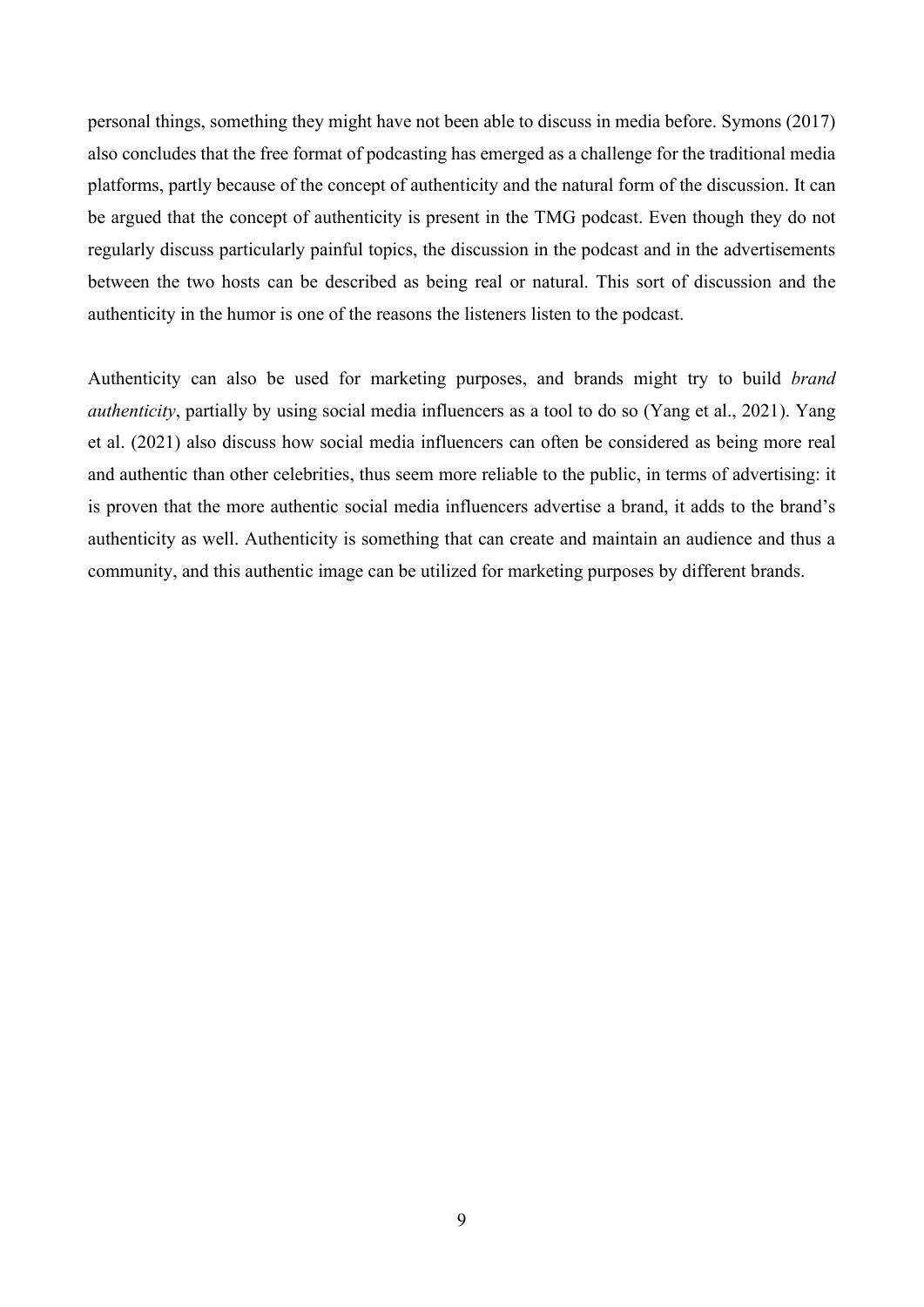## <span id="page-12-0"></span>**4. Data and methods**

In this section the data used in this thesis is introduced, including reasons and ways of collecting and using it and the ethical considerations involved. After that discourse analysis as a method of analysis is described.

### <span id="page-12-1"></span>**4.1. Data**

The data of this thesis are the in-podcast advertisements of the TMG podcast, from the episodes *161- 172* of the free episodes. These episodes were published between Nov 13, 2020 - Jan 29, 2021. These episodes were the 12 newest episodes at the time of data collection. In these 12 episodes, there were 38 service advertisements and 19 different brands in total. The brands in question include different delivery services, health and hygiene related products, some of which aimed to male audience. All the episodes, advertisements and the duration of each advertisement can be found in Appendix.

All of these advertisements have been individually recorded for the episode. The hosts Cody and Noel are speaking in all of these, while parts of the advertisements are scripted by the sponsors. Only exception to this is their self-advertisement of their Patreon at the beginning of each episode, this short speech is always the same. The podcast makes a short reference to the Patreon episode right at the end of each episode, but it is much more subtle and not in the form of a structured advertisement. These are also considered in the analysis.

All of the advertisements were transcribed following Bucholtz (2000) and focusing on word choices. Examples in the thesis will be revised and polished, focusing on the important parts in terms of this research. Important parts in terms of thesis are word choices that construct the community. The main focus of this thesis is to analyze the different choices of words and not consider gestures or paralanguage so these aspects will not be present in the transcriptions, this decision is based on the fact that according to Bucholtz (2000), during the transcription process it is important to keep the aim of the study in mind. In the examples the most important parts in terms of this thesis were highlighted in order to ease the reading of the analysis.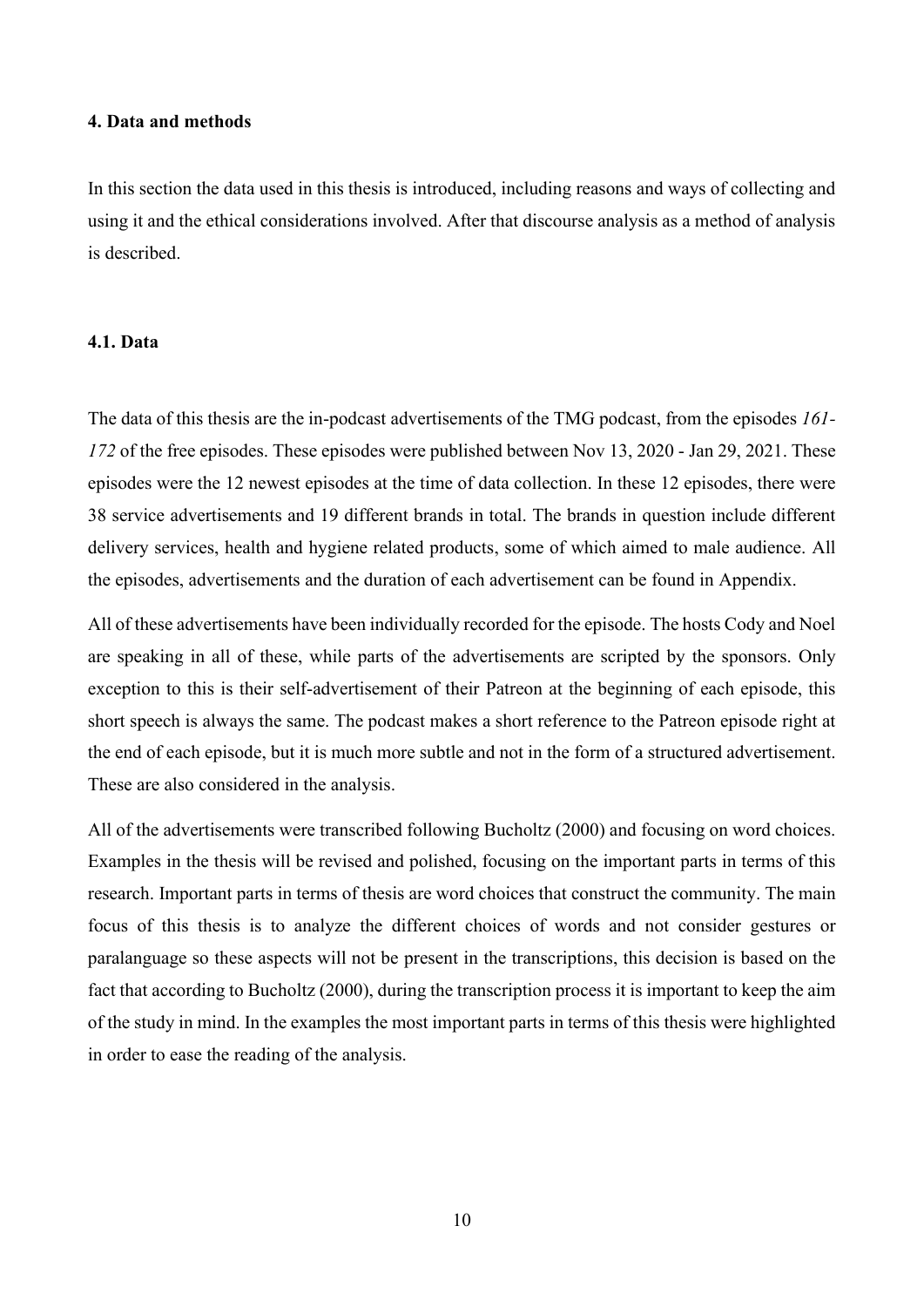#### <span id="page-13-0"></span>**4.2. Discourse analysis**

In order to examine community construction via advertisements this thesis utilizes discourse analysis as a method of analysis. Discourse analysis is a linguistic approach that examines discourse. Discourse is a linguistic phenomenon that can be described as the connection between form and function, and it is dependent on the social framework it is happening in (Renkema & Schubert, 2018). Taylor (2013, p. 2) defines that in discourse analysis, the analysis does not only examine the speech or the linguistic features of the text or other forms of language, but the main focus is also to include the full social framework of the speech action, the meaning and reasoning for words and phrases is reliant on the context they are presented in.

Discourse analysis acknowledges that discourses happen all the time in our lives and environments, they can be in textual or speech form, and these discourses can be categorized into different genres (Pietikäinen & Mäntynen, 2019). Podcasts, comedy podcasts and advertisements can also be considered as one of the genres. The features of a certain genre affect the expectations of the person reading a text from a certain genre (Pietikäinen & Mäntynen, 2019). Taylor (2013) also states that in discourse analysis the data can be gathered by the researcher or previously recorded data and material can be used. It should also be acknowledged that discourse analysis only examines the data at hand at the time qualitatively and does not try to make universal assumption from it (Pietikäinen & Mäntynen, 2019). Taking these factors into account, and the genre of the podcast, this approach is appropriate for analyzing the data in this thesis and the phenomenon of constructing the community.

Pietikäinen and Mäntynen (2019) discuss the terms of intertextuality, indexicality and polyphony in terms of discourse analysis. Polyphony means that texts have multiple voices in them, not just the speaker's or the authors; intertextuality is when a text is used within a text, with some kind meaning; and indexicality in intertextuality points to the earlier context of the reference, requiring a certain level of knowledge of the context the reference has been used before in order to fully understand it (pp. 287-290). All of these terms support the analysis of how the language of these advertisements construct the community, since the advertisements use a lot of these, and using these discursive elements construct the community.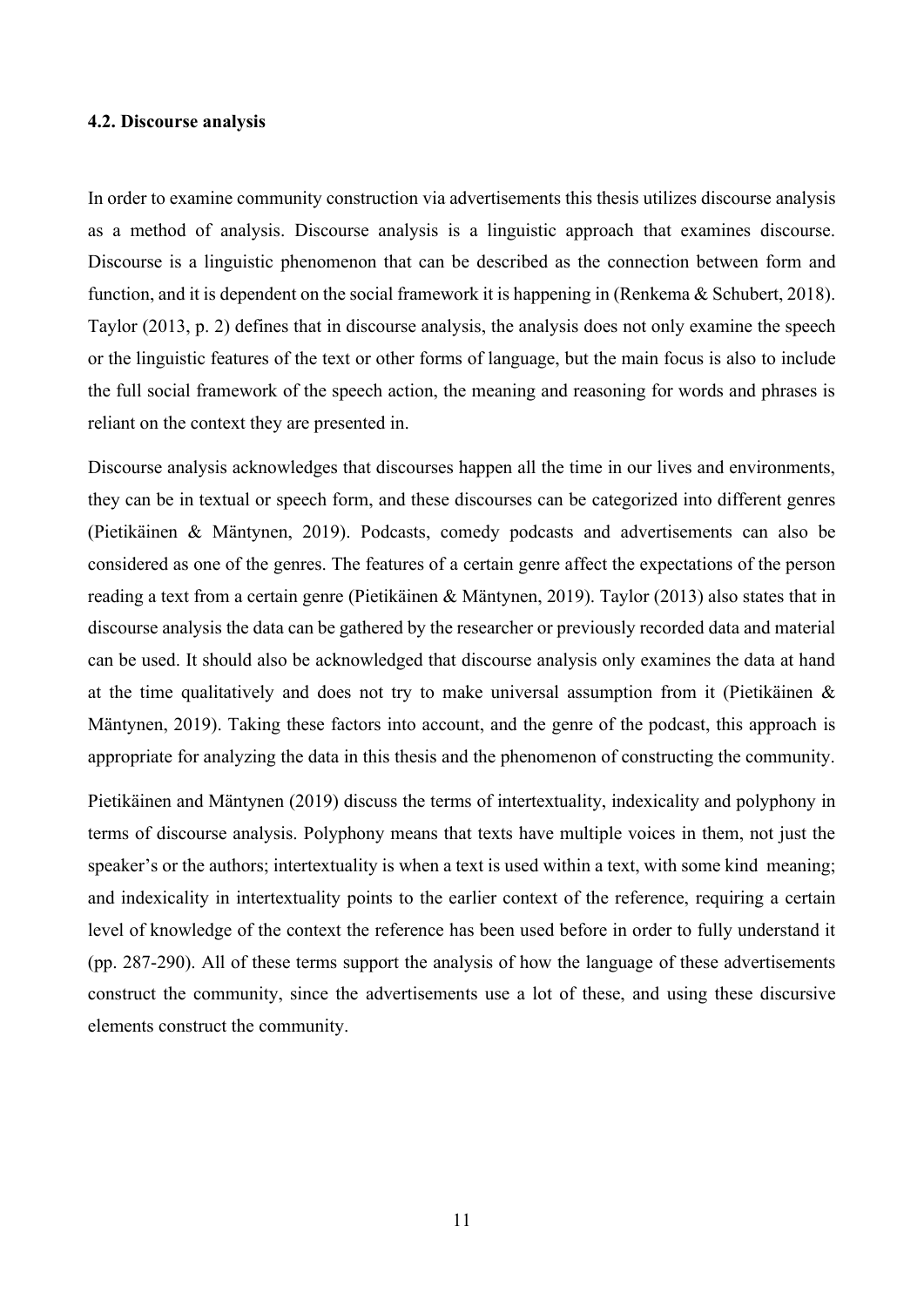## <span id="page-14-0"></span>**4.3. Ethical considerations**

Using YouTube-videos as data and in this case the TMG podcast, since the data is mainly collected from the YouTube-episodes, requires some ethical consideration. Hu (2019) discusses the ethical aspects to consider when using YouTube videos as research data. Even if they are legally available for academic research and might fall under the term of "fair use", it might not be ethical to use them without consent (Hu, 2019).

Hu (2019) also notes that it is important to estimate the sensitivity of the data and the subjects. In this case the subjects of this thesis, the hosts and podcasts are very popular in social, so it should not be harmful to the subjects to analyze this data. They are also very aware that this podcast is public, and even embrace it since it is uploaded to multiple platforms every week. The subjects have been informed about this thesis, the research questions, and the analytic framework via multiple platforms to ensure their visibility for the podcast hosts Because of the public nature and the social status of the podcast, the usage of this data for this thesis without the written consent of the publishers of the podcast can be justified. Also considering that the topic of this thesis is not sensitive, and this thesis should not cause harm to the podcast or either one of the hosts, in this thesis the usage of social media data should not be controversial and can be justified.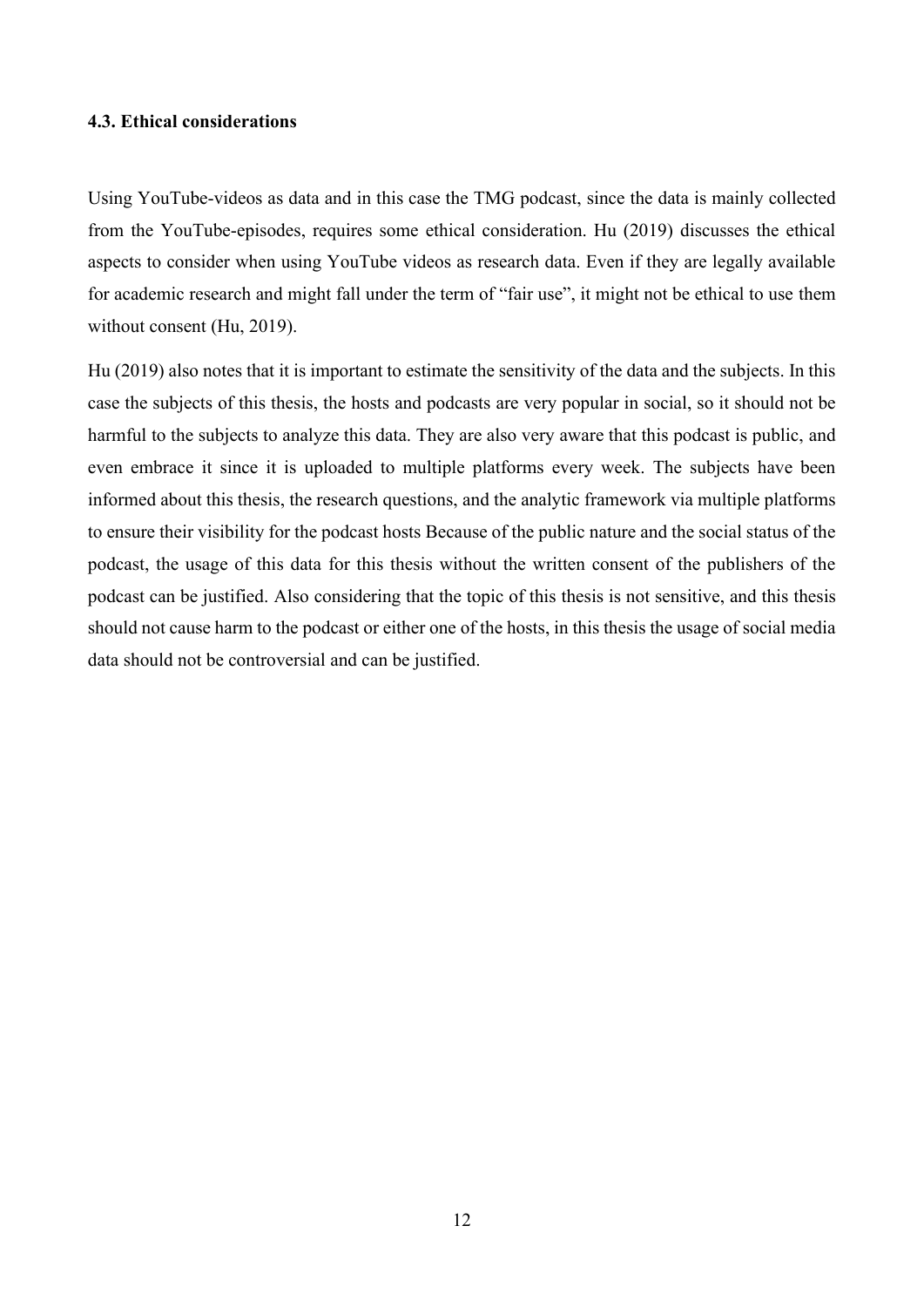### <span id="page-15-0"></span>**5. Analysis**

The phenomenon examined in this thesis is how the in-podcast advertisements of the TMG podcast construct the community of its listeners. The analysis is divided into three different sections: first, an overview of the different advertisements is presented, discussing the general features of these advertisements. After that the analysis focuses on the different ways the community is constructed in these advertisements, focus being especially on the concept of authenticity, and how the sense of community and the feeling of belonging are created in the examples.

#### <span id="page-15-1"></span>**5.1. Overview of the advertisements in the podcast**

Nguyen et al.'s (2010) categorization of podcast advertisements to *sign-on, sign-off* and *service advertisements* is utilized in this thesis. As stated, before all of the advertisements are recorded individually for each one of the episodes, and even though the same brand re-appears, the main framework of the advertisement might be the same but there are often at least some minor differences in the delivery of the advertisements. The general tone of these advertisements is partly a reflection of the general discussion of the podcast, authentic, natural and comedic. In the analysis only the numbers of the episodes will be used, and the hosts will be referred to as *Cody* and *Noel*.

#### <span id="page-15-2"></span>**5.1.1. Sign-on advertisement**

The sign-on advertisement is same for each one of the episodes, and the podcast self-advertises at the beginning of each episode examined. They advertise the Patreon site of the podcast the advertisement focuses on the availability of a weekly bonus episode and the free episode without the advertisements from their sponsors. The duration of this advertisement is 23 seconds. Transcript of this advertisement is illustrated in Example (1). Transcript conventions used: "[ ]" indicating overlap, "-" a cut-off, "…" a considerable pause, and "(( ))" is reserved for transcriber's comments. The most important elements of the examples will be highlighted.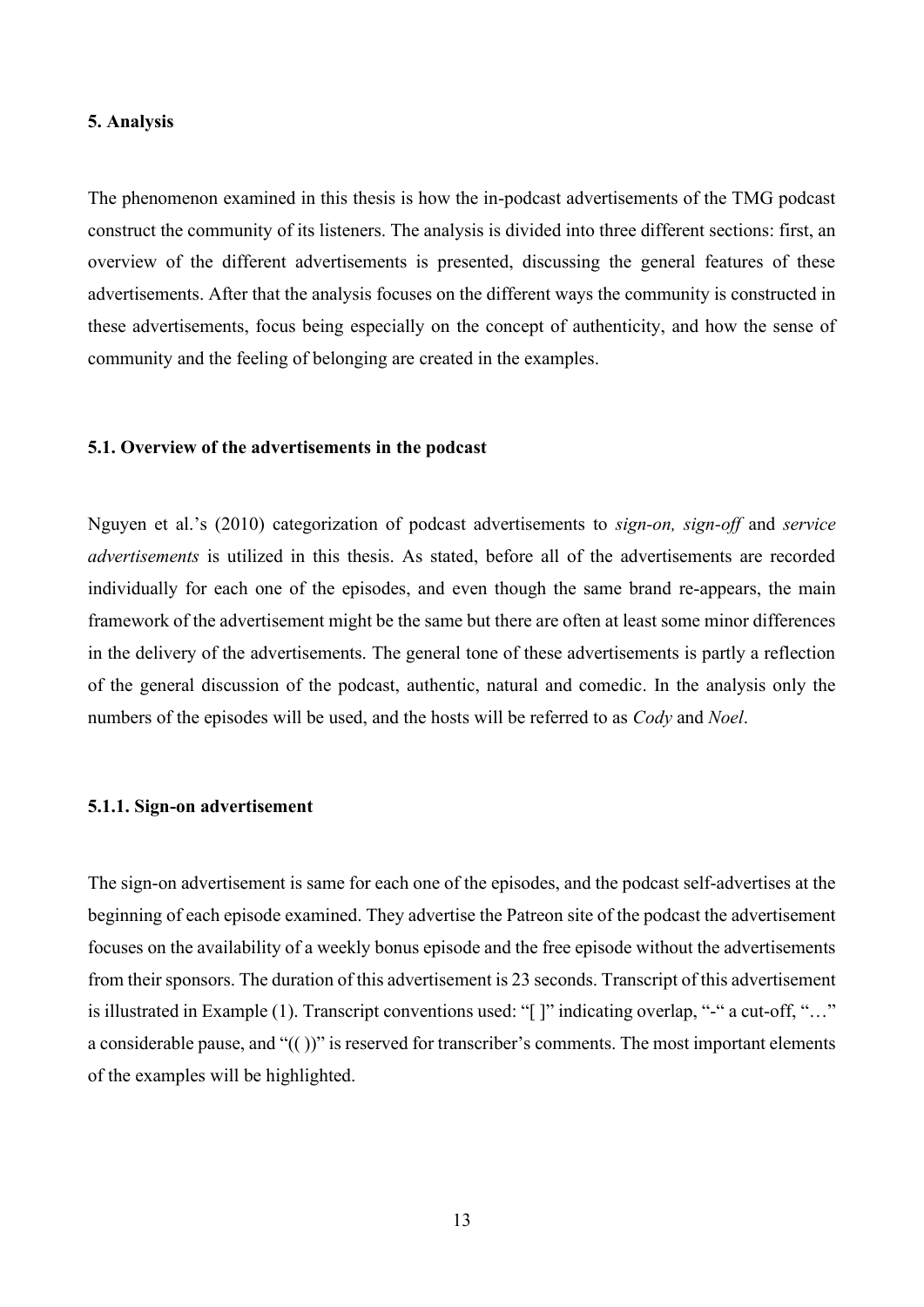Example (1)

Cody: **What's up guys**, welcome to the TMG podcast, this is actually

[today's episode] Noel: [today's episode] Cody: today's free episode. Noel: ah. Cody: **But if you want the uh bonus episode** that went up today as well, you can find that on our patreon. That's **patreon.com/tinymeatgang** and uh the free episode will be ad-free as well on there so-

Noel: **and if not thanks and enjoy this one, peace.**

Cody: **peace.**

In this case Patreon offers an opportunity to also interact with the podcast and the possibility to be more part of this community and listen to exclusive content. One of the main features in the Patreon is the possibility to message the creators and in the case of TMG, it also offers the possibility to join an online community in the form of a TMG members-only discord server (Patreon, n.d.).

The delivery of this advertisement is not forced, the information is delivered in a very casual manner. They emphasize that even if the listener does not subscribe, they hopefully still enjoy the free episode. Both the beginning and ending of the advertisement are very casual, as if the hosts are talking to a friend.

#### <span id="page-16-0"></span>**5.1.2. Sign-off advertisement**

At the end of the episodes, the hosts reference the bonus episode available in Patreon, it is not as scripted as the opening speech of the episodes about the exclusive episodes and content on Patreon. These are not structured advertisements like the other advertisements from the episodes, the selfadvertising at the end is much more subtle, and they are positioned right at the end of each episode. In the 12 episodes examined, in ten there was a direct reference to the bonus episodes and in the two that did not have it, the hosts said: "see you next week". Below are some examples of the sign-off advertisements:

Example (2) E170

Cody: See **you guys** in the **bone zone.**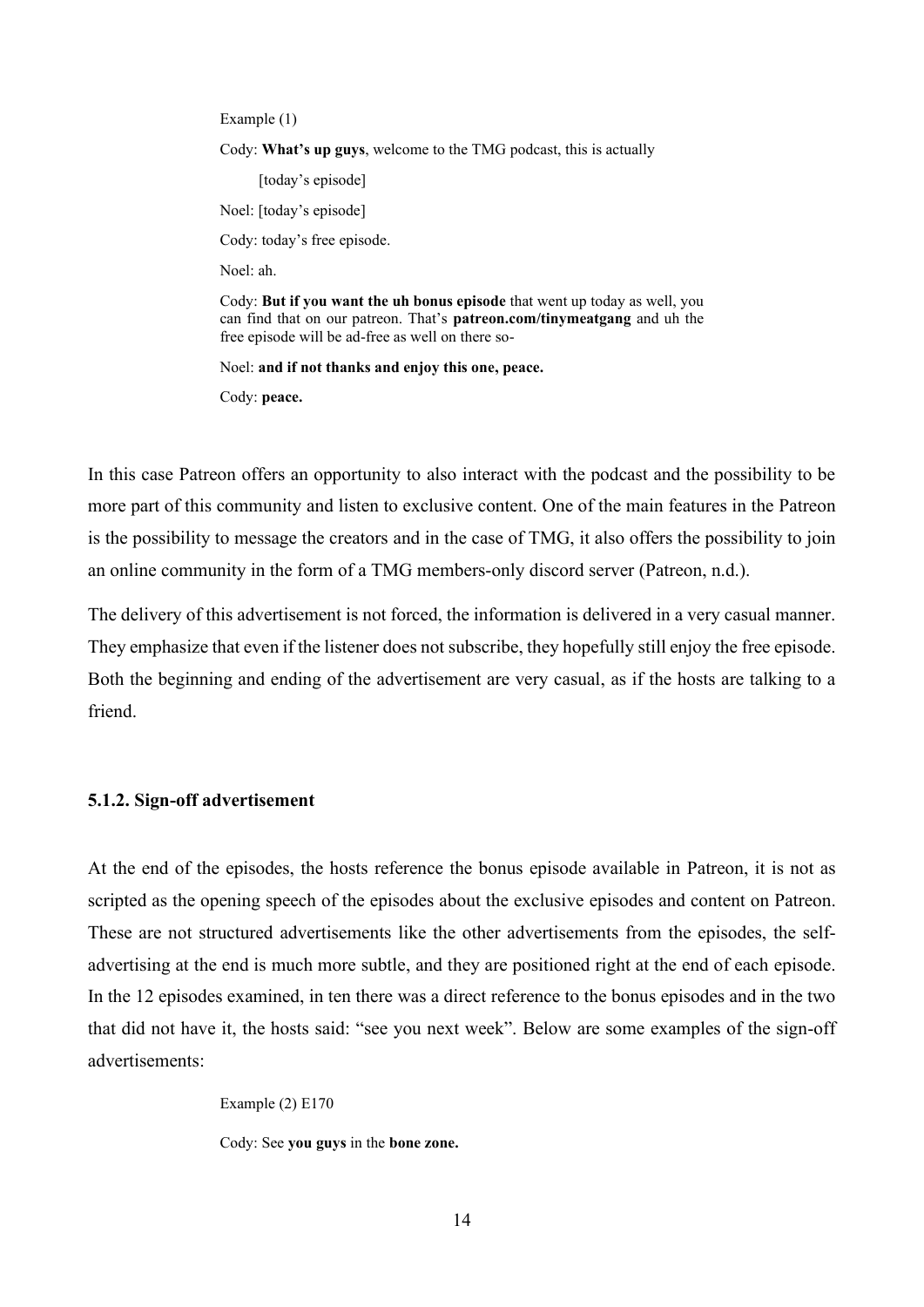Example (3) E169

Cody: Alright see **y'all** in the **bone zone, love you!**

The term *bone zone* is frequently used by the podcast when referring to the exclusive bonus episode. This term is familiar to the active audience of the podcast and can be considered being a part of the common symbol system of the online community that the members of the community can understand. They also talk to the audience as "guys" and emphasize how they will see them there.

## <span id="page-17-0"></span>**5.1.3. Service advertisements**

This podcast has two to four service advertisements in each episode from sponsor brands of the podcast. Even though some of the sponsors appear several times, the advertisements are always recorded separately. The main function of these advertisements, similar to any other advertisements, is to persuade the consumers. The brands sponsoring the podcast are presumably directed to the demographic audience of the podcast: some of the brands are aimed at young males, such as *Manscaped, Meundies* or *ForHims*. Cody also discussed in a Ward (2019) interview how the podcast has more male than female listeners. This is one of the facts that indicate that the advertisements construct the community, the brands are chosen considering the demographic audience.

The concept of *authenticity* is a term that characterizes the discussion in the advertisements examined, even though they are partly scripted. The advertisements often have a certain structure and certain information is presented by the brand, and outside of this information, the hosts use language that constructs the community and authenticity is one of the constructing elements.

The advertisements use *polyphony*, *intertextuality,* and a lot of *indexicality* to popular culture or reoccurring topics of the podcast. Often advertisements for the same brand have some reoccurring speeches or phrases, for instance some new products of that brand, or some catchphrases for the brand, but always have some minor changes. This an example of the polyphony: in the advertisements both the brand and the podcast hosts speak. The advertisements reflect the style of the podcast, Cody and Noel often use their typical humor in them, and they are often untidy, i.e. not very edited or polished.

The structure of these advertisements is almost always the same. Right at the beginning of each one of the advertisements, the podcast hosts speak directly to the community of listeners. The hosts often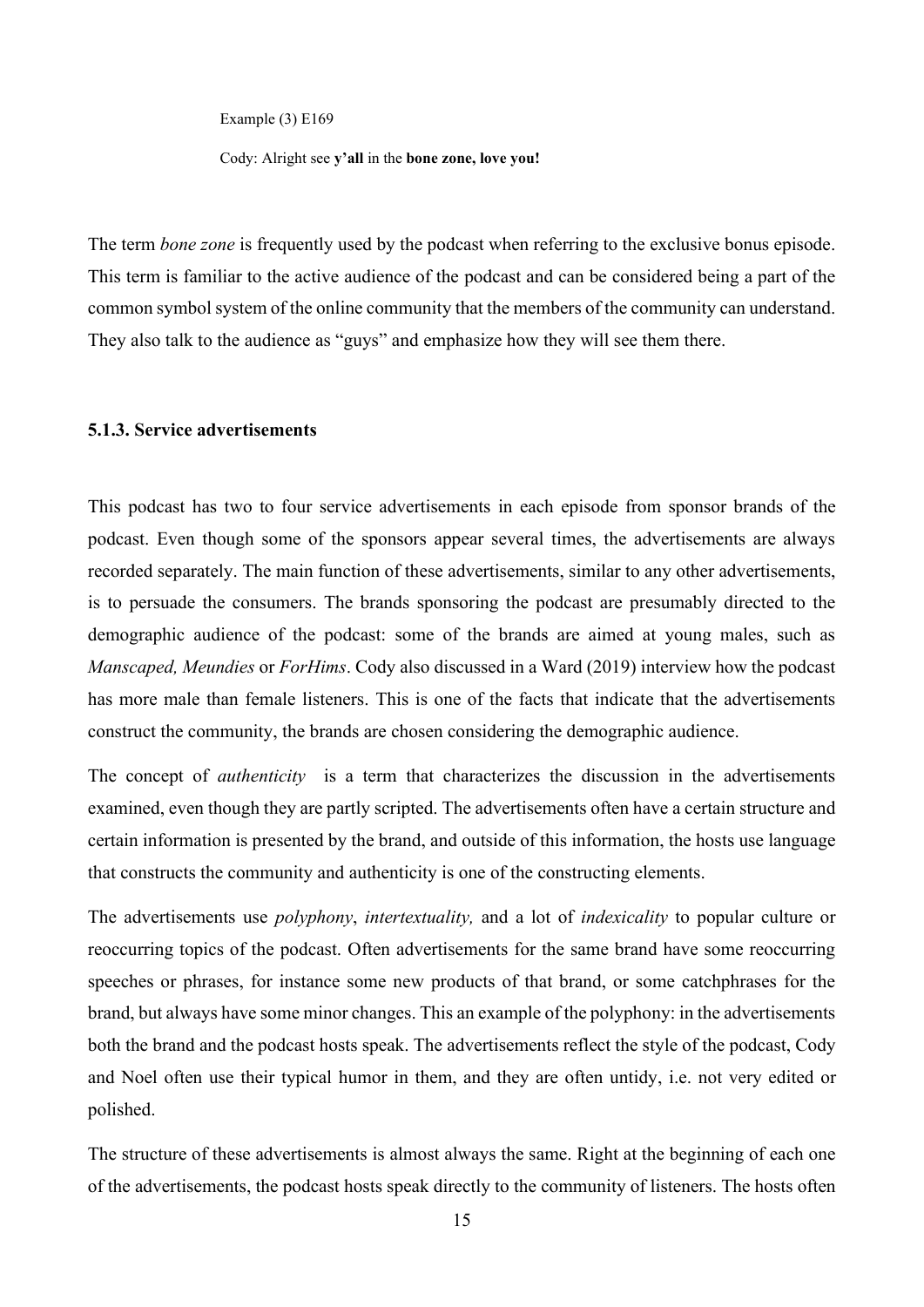use the term "guys" or something else casual to refer to the community and might start the advertisements with a question directed to the audience. These greetings are demonstrated in the following Examples  $(4)$ ,  $(5)$  and  $(6)$ :

Example (4) E169

Cody: **Guys**, we want to take a quick quick break to remind you that between never-ending laundry cycles and incoming emails you've got plenty on your to-do list. We wanna just interrupt this just to remind you you have a lot to do. **How's that for stress ((Noel laughing)) huh?**

Example (5) E166

Noel**: Hey guys**, I know that none of you watch porn but just in case you have any friends that do, **you'll** wanna pay attention to this.

Example (6) E169

Noel: **Ladies and gentlemen, I just wanna interrupt and you know ask you guys a question**. How often do you shop online? Because I shop online literally all the time, okay?

In Examples (4) and (5) the greeting is very casual, referring to the listeners as "guys", creating a feeling of casual interaction between the hosts and listeners. In addition to this in Examples (4) and (5) demonstrate the overall humor of the podcast, since they make comedic remarks such as sarcastically refer that none of their listeners watch porn, assuming that some of them really do. This is one indicator of the demographic audience of the podcast. Also, the humor on tone of the podcast can be seen in example (4) in which they joke about giving the listeners additional stress in the speech. Example (6) on the other hand is a good example of the feeling of interaction created in the beginning of the podcast, the listener is asked a question, in this case about their shopping habits.

At the end of each of the service advertisements the viewers are presented with a promo code or some other form of discount they get from advertisement, two of which listed below. This creates the feeling of getting something from the podcast to the listener. This is demonstrated in Examples (7) and (8):

Example (7) E161

Cody**: For listeners of this show** calm is offering **a special limited time promotion** of 40 % off calm premium subscription at **calm.com/tmg that's ca-l-m.com/tmg.**

Example (8) E166

Noel: Uh so go to **hellofresh.com/80tinymeat** and use the code 80tinymeat to get 80 dollars off including free shipping, that's hellofresh.com/80tinymeat and code 80tinymeat to get 80 dollars off including free shipping.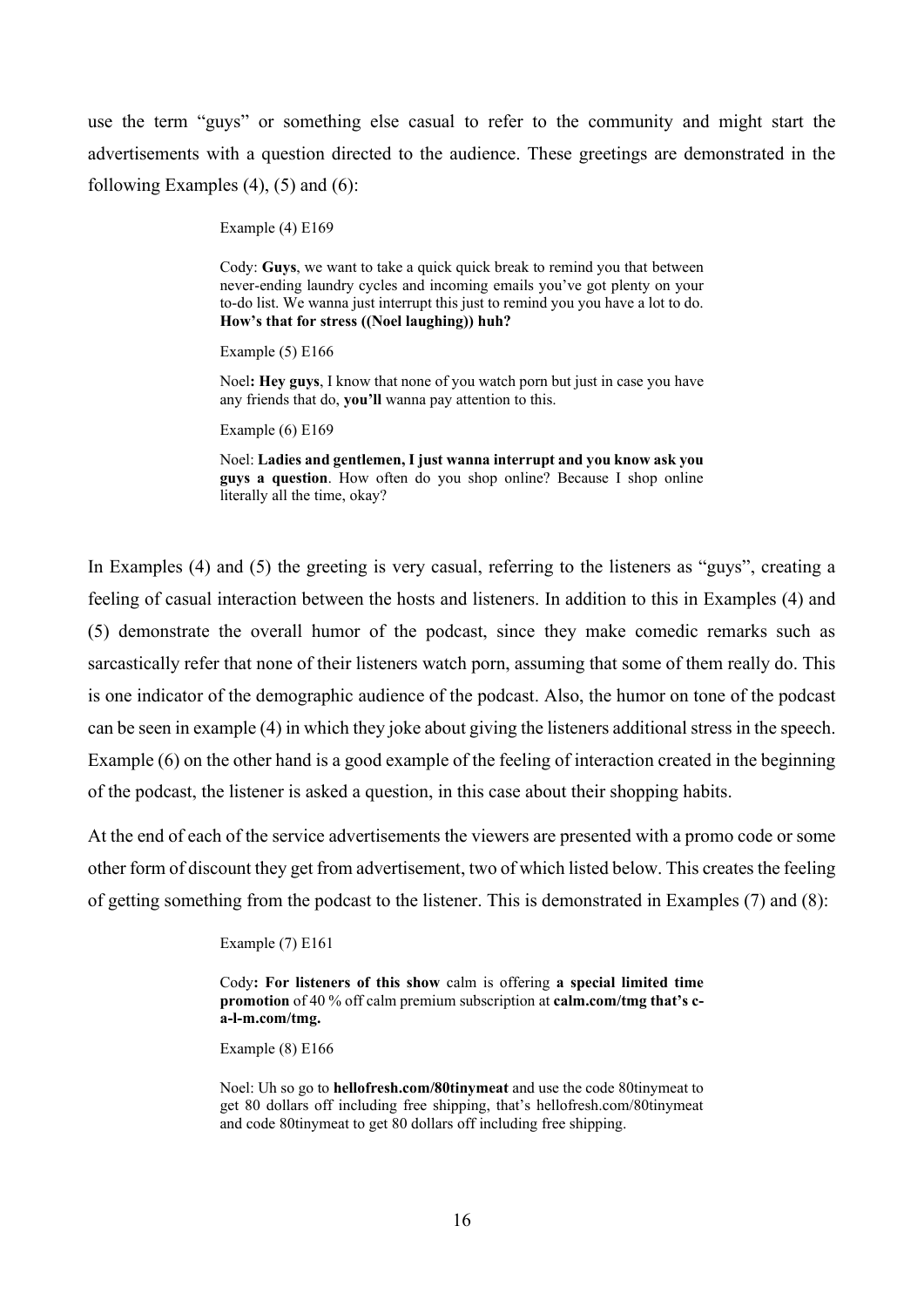These promo codes and benefits are repeated in the advertisements multiple times in order to highlight them to the listener or viewer. The discounts such as how much is saved when using the discounts, in Example (8) it is emphasized how the offer is for the listeners of the show.

When presenting these promo codes, the duo often emphasizes the positive influence of the usage of their promo codes. By using their links and codes the listener influences the podcast in a positive way, which is a good thing for the community. This is demonstrated in Examples (9) and (10):

Example (9) E163

Cody: Make sure to use the code TMG to get 100 dollars off your first month. That's a hundred bucks and **also show support for the show as well.**

Example (10) E169

Cody: by getting it you'll be doing yourself and **supporting this podcast**…uhm you'll be doing yourself a solid is what I meant.

In both of these examples, it is emphasized that in addition that using these codes, the listeners help benefit themselves but also support the show.

Hence, the basic structure of the advertisement is: a brief greeting to the listener, an introduction of the brand and their products, and presenting some promo code or discount to the listener at the end. In the midst of this structure there are natural parts of conversation, authentic discussion between the hosts. In the next section the authenticity is discussed as a way to construct the community in these advertisements.

### <span id="page-19-0"></span>**5.2.Authenticity**

The advertisements use different ways to construct the online community. One way is the authentic conversation within them. As discussed in earlier research this type of authenticity has caused some comedians to gain a significant niche following (Meserko, 2015; Symons, 2017).

Authenticity can be demonstrated by being open about one's personal life, being real and natural. This show in a variety of ways in the advertisements. This can be a way to construct the community as García-Rapp (2017) discussed, as an online community can be built partly upon authenticity.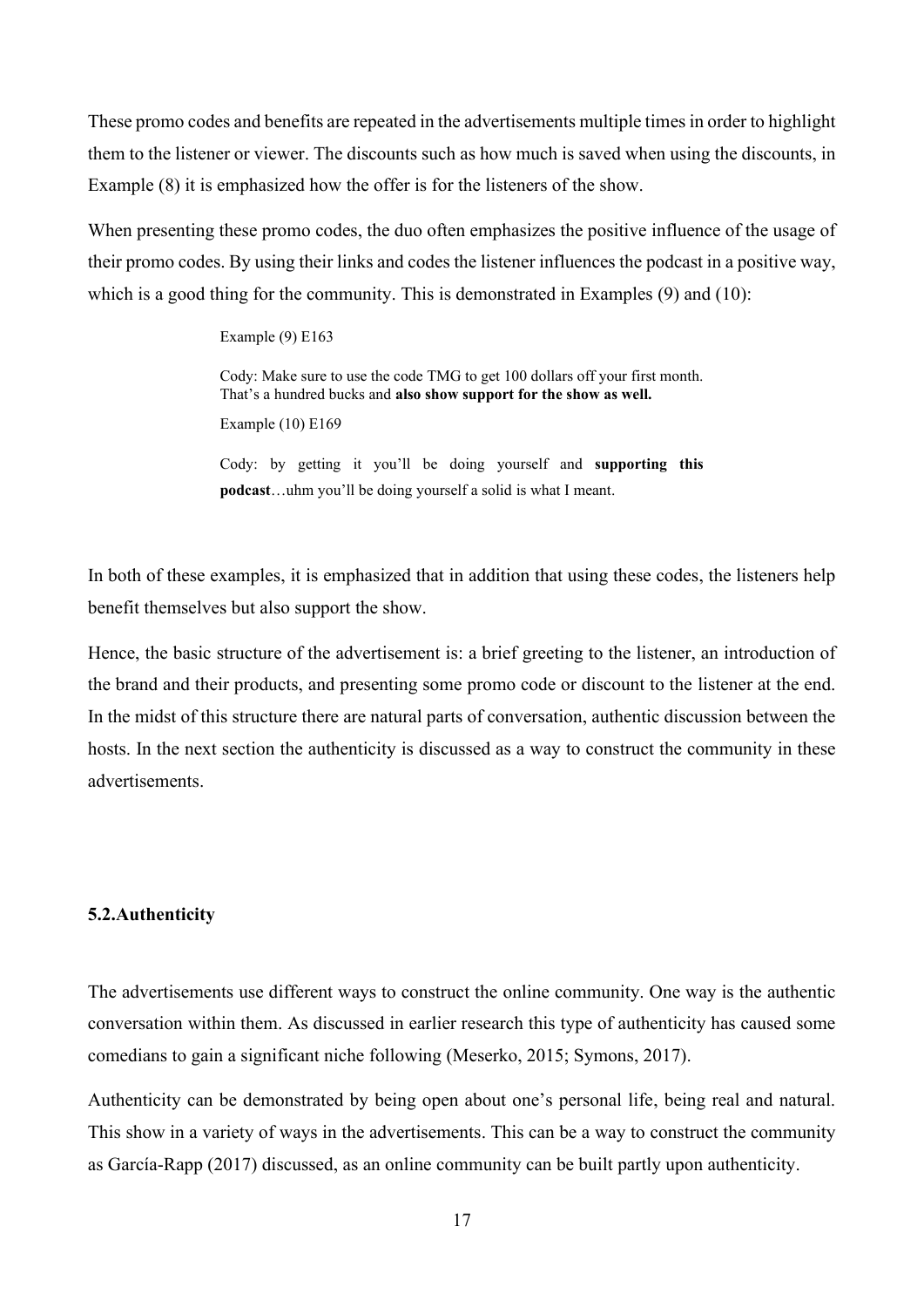#### <span id="page-20-0"></span>**5.2.1. Openness about personal life**

The podcast in question includes uncensored discussion between two friends, with discussion about the duo's personal life. Even though the discussion is mostly in a happy tone, they have also openly discussed therapy and mental health. The openness about one's personal life is one of the main aspects of authenticity. This is demonstrated in Example (11):

Example (11) E163

Cody: Yup, I mean **therapy seems like it's helped you a lot** and uh-

Noel: Yeah yea-

Cody: **I know that it would help me as well** and so I'm looking forward to starting it, and the bottom line is that **we all** need someone to talk to.

When authenticity in a comedy podcast is discussed, the openness of mental health and personal struggles is mentioned. Example (11) is a good example of the authenticity and "realness" of the hosts, they are open about their personal lives and possible struggles, even in the advertisements. The fact that Cody discusses openly that therapy would benefit him personally is a sign of being open about personal matters even in the advertisements.

The openness about the hosts personal lives does not only limit to discussion about the duo's mental health, but they also discuss a lot of their previous personal experiences related to the brands. After assuming the listeners of this podcast being fans of the hosts, it is no wonder that some of the advertisements use the personal experiences of Noel and Cody in their advantage to promote the brands they advertise and persuade the listener or viewer, but also construct the community. This can be seen in several advertisements, for example in Example (12):

Example (12) E171

Noel: **I've played a ton** of uh world series of poker on Facebook, **I've had**  many of you know victories on Facebook. **I've sent many people packing** on Facebook, let me tell you that right now.

With this statement he does not only state that he has played the game, but he implies that he has also won using this app. In this example, Noel also uses his typical sarcastic humor when Noel implicates how he has won many people in the app and "sent them packing", which is said in a sarcastic tone. This humor and the tone are understandable to active listeners and fans of TMG podcast. This kind of self-irony and sarcasm is one of the defining features of their comedy and this podcast. This can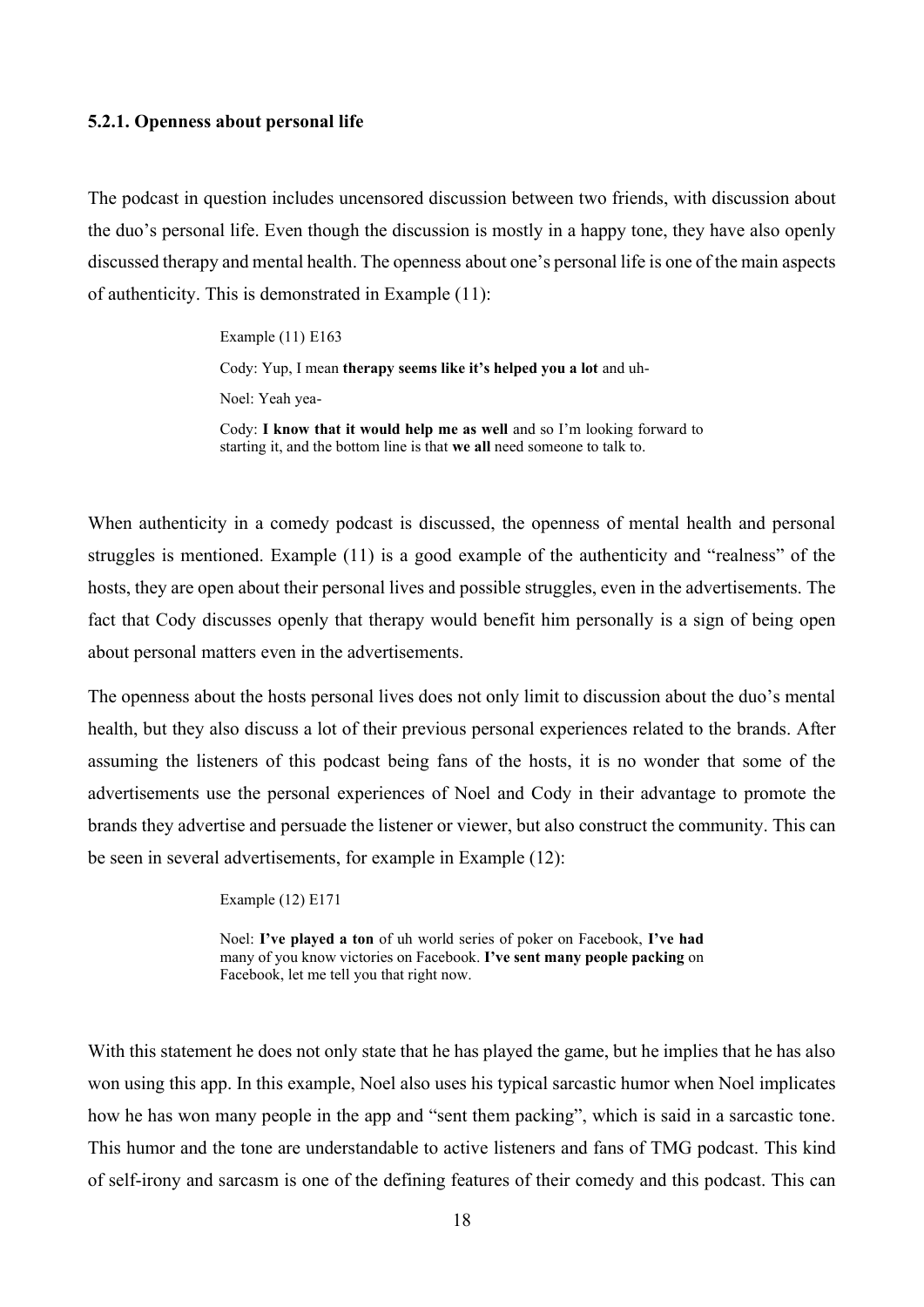be defined as authenticity since the style of the discussion stays similar in the advertisements as it is in the podcast.

In addition, this is usage of positive personal experiences is present in Example (13):

Example (13) E171 Noel: **We** also used to watch a lo- a lot of **Love Island** doing that. Cody: That's true **I did**

This also expresses the positive personal experiences of Noel and Cody related to this particular brand. In addition to this, Love Island is a series that Noel and Cody are fans of and have discussed in their podcast. This is one example of a remark in the middle of the advertisements, a remark to a something known by the online community of its fans. So, this advertisement does not only use the personal experience of the product, but they also make a reference to one of their past topics of the podcast, directed to their fanbase and audience.

All in all, the personal experience and the hosts' personal lives are present in the advertisements and can be argued as an authentic feature in these advertisements, and at the same time as they persuade the listeners, they also construct the community.

### <span id="page-21-0"></span>**5.2.2. Uncensored discussion**

Authenticity can be seen in the discussion about the duo's personal lives, but also in the casual tone and the untidy structure of the speeches, uncensored advertisements including some cursing, which differs from "traditional" advertisements which are very much thought out in terms of language and script. As authenticity can be described as being real and out of the so-called mainstream, the untidiness is demonstrated in these segments of profanity, which creates the feeling of authenticity to the listener. This is demonstrated in Examples (14*)* and (15):

#### Example (14) E165

Cody: …ball deodorant which in the name speaks for itself, **your shit stinks** okay?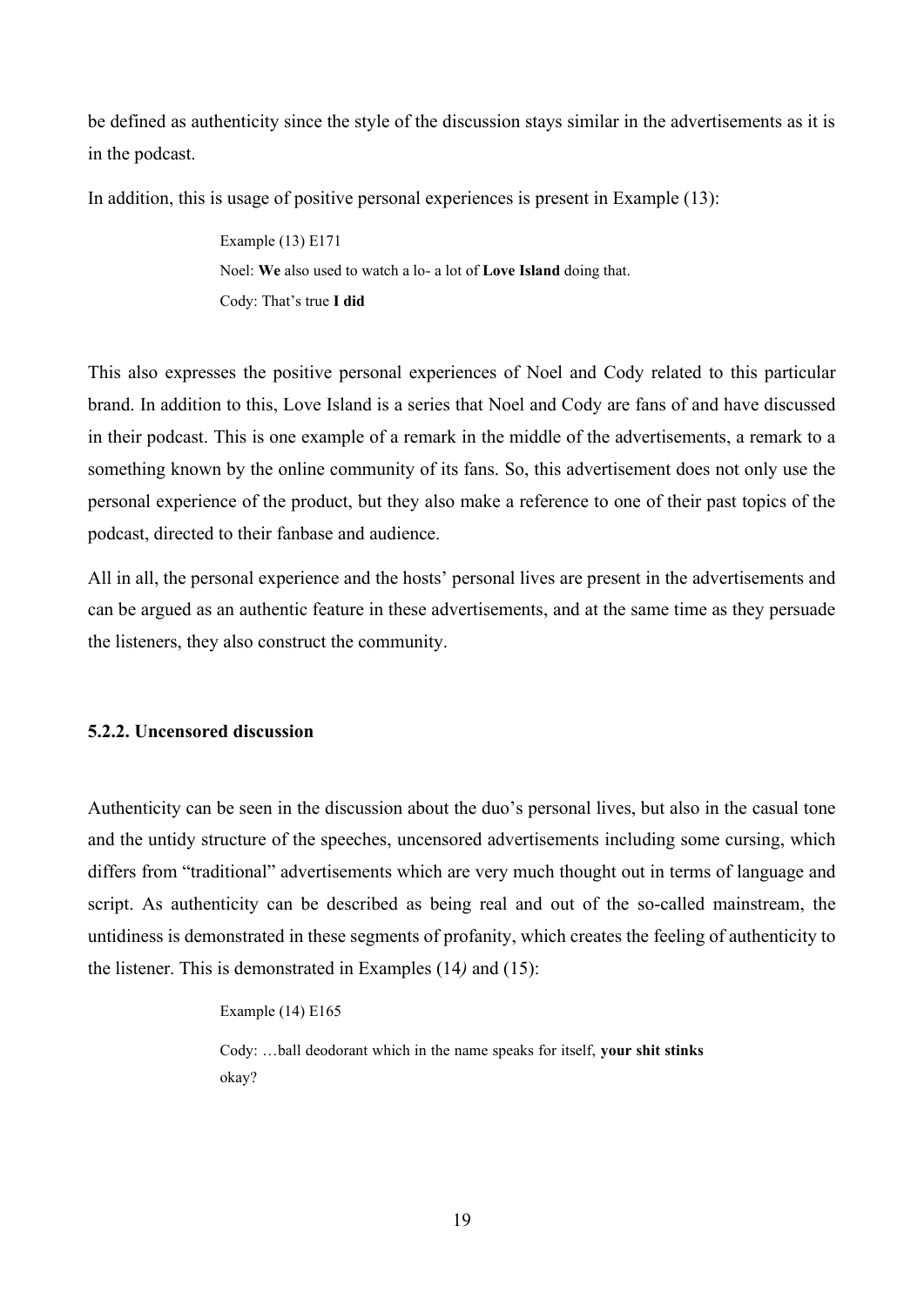Example (15) E168

Noel: Happy New Year to **your balls**!

Cody: That's right. You can only see the top half of me right now while I'm standing, I don't have pants on and or I'm **free balling** right now.

Noel: Completely.

Cody: I only have a shirt on. And **I have no hair on my balls** thanks to manscaped and feels fantastic.

Noel: **Winnie the Pooh style?**

Both of these examples use very profound language to advertise the products. This cursing present in these advertisements can be described something outside of the so-called mainstream of advertising, and thus, authentic. This uncensored discussion also is something not to expect from a traditional advertisement but is familiar to the audience of the podcast. Again, this constructs the community. It is something familiar to the listeners of this podcast but might be shocking to people who are outsiders.

The out of mainstream advertisement discourse is demonstrated in Example (16) as Cody uses socalled *fuckboy*-voice:

Example (16) E169

Cody**: so why not change something else other than you, like your undies drawer ((fuckboy-voice))**, uh man I felt weird about saying that in a **fuckboyvoice. change your- I wanna change your undies ((fuckboy-voice))**

The usage of the term fuckboy, mostly known from social media, is very frequent in this advertisement and the term usage is in line with the theme of the podcast.

The usage of cursing and profanity is also mixed with polyphony in some of the advertisement. As stated before, the advertisements have a script and the sponsors give some frames for the advertisements, but in some of these advertisements Cody and Noel acknowledge the scripted parts and the authentic discussion of the advertisements. This is demonstrated in Example (17):

Example (17) E165

Cody: I love it, **I love this shit,** I drink it every single day. I seriously do. Uhm what is it dude, tell us. What's liquid-IV?

Noel: **They're going to be pissed** you said "**I love this shit**".

Cody: No. I do? How they can they be pissed at that? **I fucking love it**.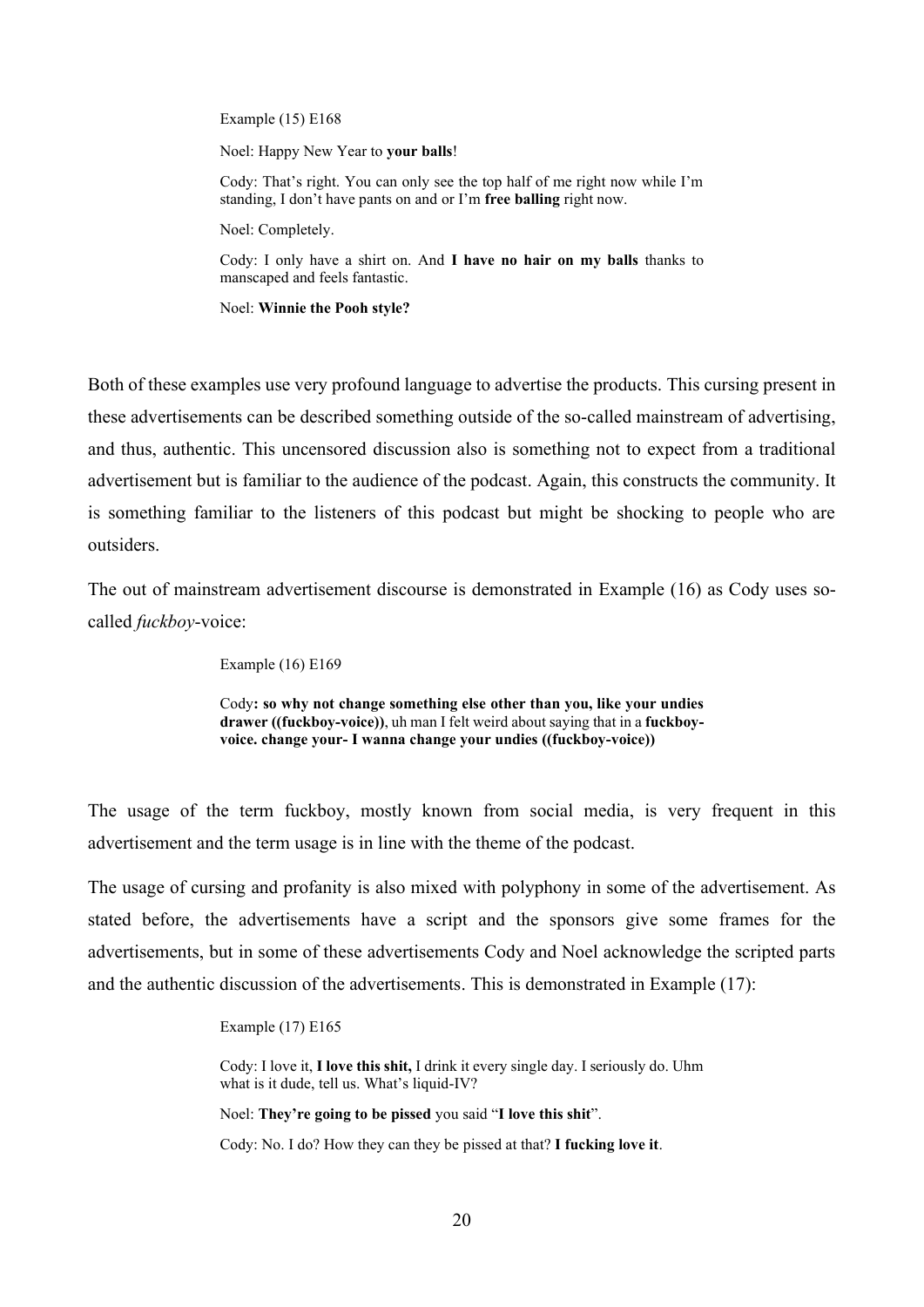In this example Cody expresses his feelings towards the product very explicitly, and Noel says that the sponsors might be offended by the way he expresses his feelings. This creates the feeling of an authentic discussion and in a way being real to the community of their listener even in these advertisements, and not changing their delivery even in these sponsored parts.

The hosts also sometimes have authentic reactions to the brands and products, such as in this Example (18) of an advertisement for *Manscaped*, the hosts are surprised by the availability of a feet perfume.

> Example (18) E161 Noel: **Feet perfume?** Cody: Yeah, I guess. Noel: **Hahah feet cologne dawg**? [tsff tsff tsff tsff] I mean we do live in the modern era. Cody: Exactly. Noel: I mean **toe-sucking is a genderless act**. Cody: Oh yeah, and it's very popular.

In the same advertisement, Cody has an authentic reaction to the script and does not understand the intertextual reference to the TV-series *Game of Thrones* in Example (19).

> Example (19) E161 Cody: Nice. Maybe you're on the other side of the wall and you don't know when **your next shower is**?

Noel: **It's a game of thrones- bit.**

Cody: **Oh!** No worries…

These are very authentic reactions and "slip ups" from the script of the advertisements, increasing the feeling of authenticity of these advertisements. These reactions can be considered as being real within the frames of the advertisements, emphasizing the untidiness of the advertisements and the genuine nature of the speeches. Cody and Noel are being themselves and not trying to adjust their personalities for the advertisements, which increases the feeling of authenticity.

All in all, authenticity is one of the reasons the listeners listen to this podcast, so the fact that the podcast advertisements reflect the style and authenticity of the podcast, it can be argued as a way to construct the community. The fact that the hosts are themselves in the advertisements can be seen as a way of constructing the online community of their fans.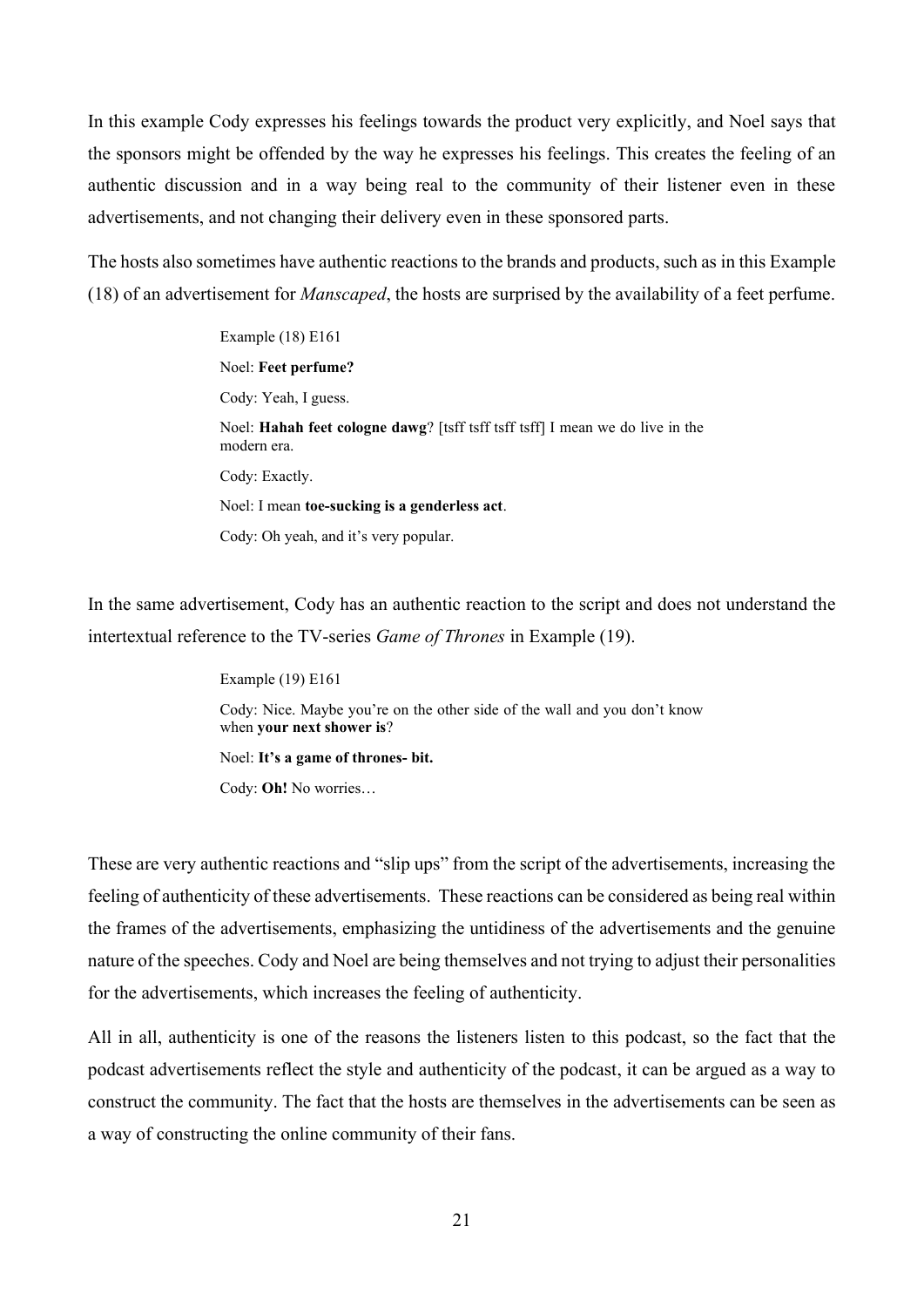### <span id="page-24-0"></span>**5.3. The sense of community and belonging**

McMillan and Chavis (1986) presented the concept of sense of community and the factors constructing it, including: membership, influence, integration of fulfillment and needs, and shared emotional connection. Also as Schembri and Latimer (2016) stated, an emotional bond is influential when creating a connection with consumer, in this case the listener. From the standpoint of discourse, especially the common discourse or code used within a group can construct the community. All of these elements are somehow present in the advertisements examined in examples. These are discussed in detail in this section of the analysis.

The creation of an emotional bond is one of the most influential aspects of creating the sense of community, and it is present in many of the advertisements. In the Example (3) the "love you" at the end, is an act of gratitude from the hosts to the viewers which creates an emotional bond between the viewer and the podcast. As stated in earlier research, this type of an emotional bond and interaction between a brand and the members of the community is very important when building a relationship to the consumer (Obiegbu et al., 2019; Schembri & Latimer, 2016).

The advertisements have a certain structure, and they often begin with a casual greeting and the listeners are spoken to in a very casual manner and spoken to as a group. This indicates the emotional interaction and the casual feeling in the discourse between the hosts and the community. In addition to this, the terms such as 'guys' 'peace' and 'what's up' as greetings in the advertisements add to the casual feeling of the discourse in these advertisements.

In some advertisements it is stated that when the listeners use these codes to benefit themselves, they also can influence this show in a positive way. As stated before, podcasts often receive compensation from the sponsor brands and that is one of the main ways to monetize podcasting. If the listeners are informed that if they use the codes presented in the advertisement the podcast benefits form it. This also creates the feeling of interaction; the listener can feel as they influence the podcast or at least feel as they will show support to them if they use the codes in the advertisements.

Membership in these advertisements is also created in a variety of ways. For example, the common code and the common discourse within the community and group. This is demonstrated by the usage of the term bone zone, or the usage of the discourse familiar in the podcast, such as cursing, or indexical links to some of the previous topics of discussion. Also, membership is emphasized in the sign-on advertisement, you can become a more valid member of the community, if you join the Patreon, you can receive extra content and thus not miss out on any content. The overall humor in the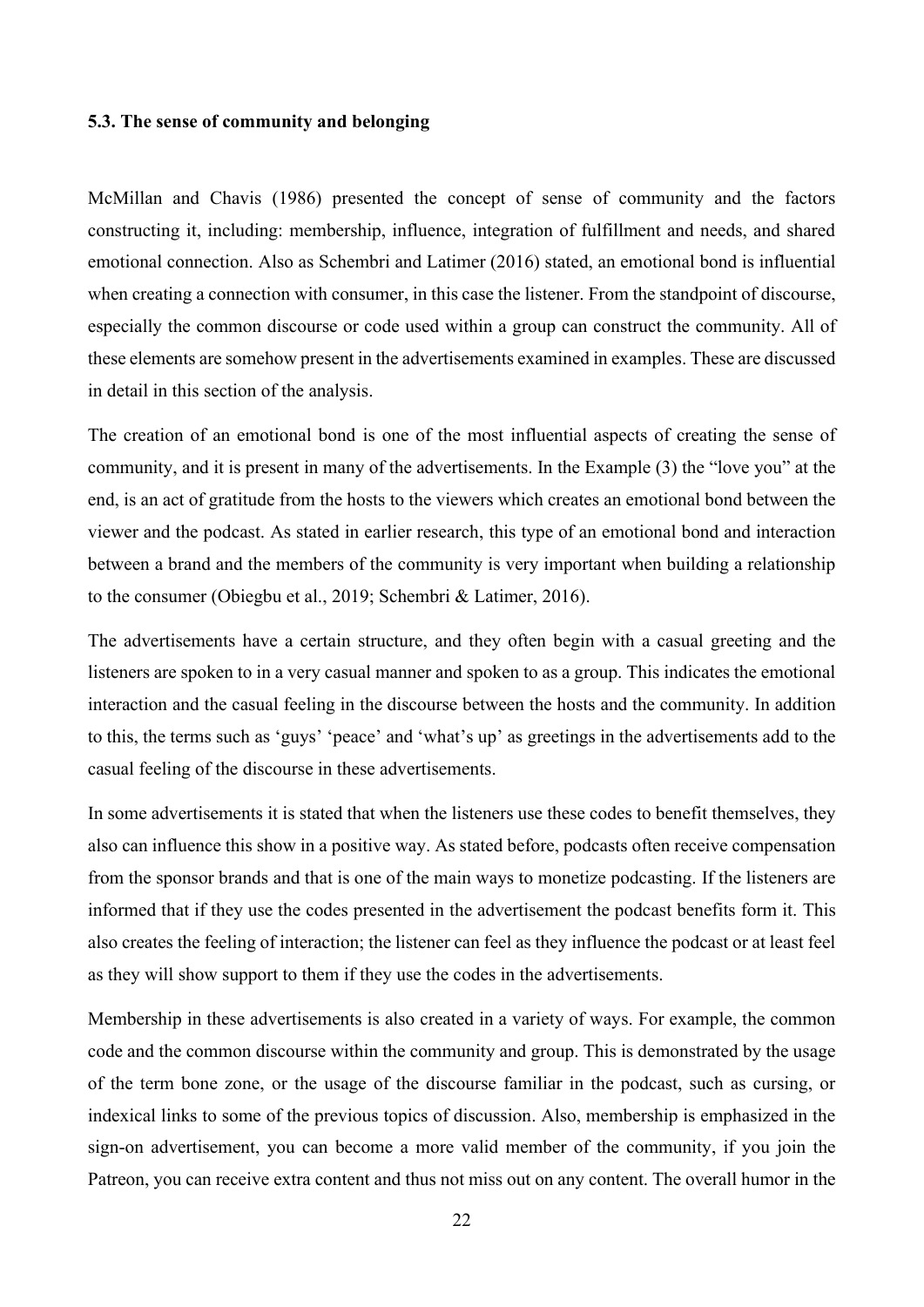advertisements can be considered as part of the common code for the group, the authentic and comedic style that is demonstrated in some of the examples, is something that is understood by the members of the community but might seem strange to someone who is not a part of it. This usage of intertextual or indexical links in the midst of the advertisements is something that is a reoccurring element.

Fulfillment of needs is demonstrated in each of the advertisements, all of the service advertisements provide a promo code or some other form of benefit to the listeners of this podcast. It is also often emphasized that the listeners of this podcast get the discount and benefit. Furthermore, in the advertisements for the Patreon or *bone zone* the fulfillment of needs for the listener is emphasized because of the additional podcasts available in Patreon. Because the listeners can be assumed to be fans or at least listeners of the podcast with some kind of an interest in the podcast, so the availability of additional episode can be considered as a fulfillment of needs. They might feel left out if they do not subscribe to the Patreon, or at least missing out on content.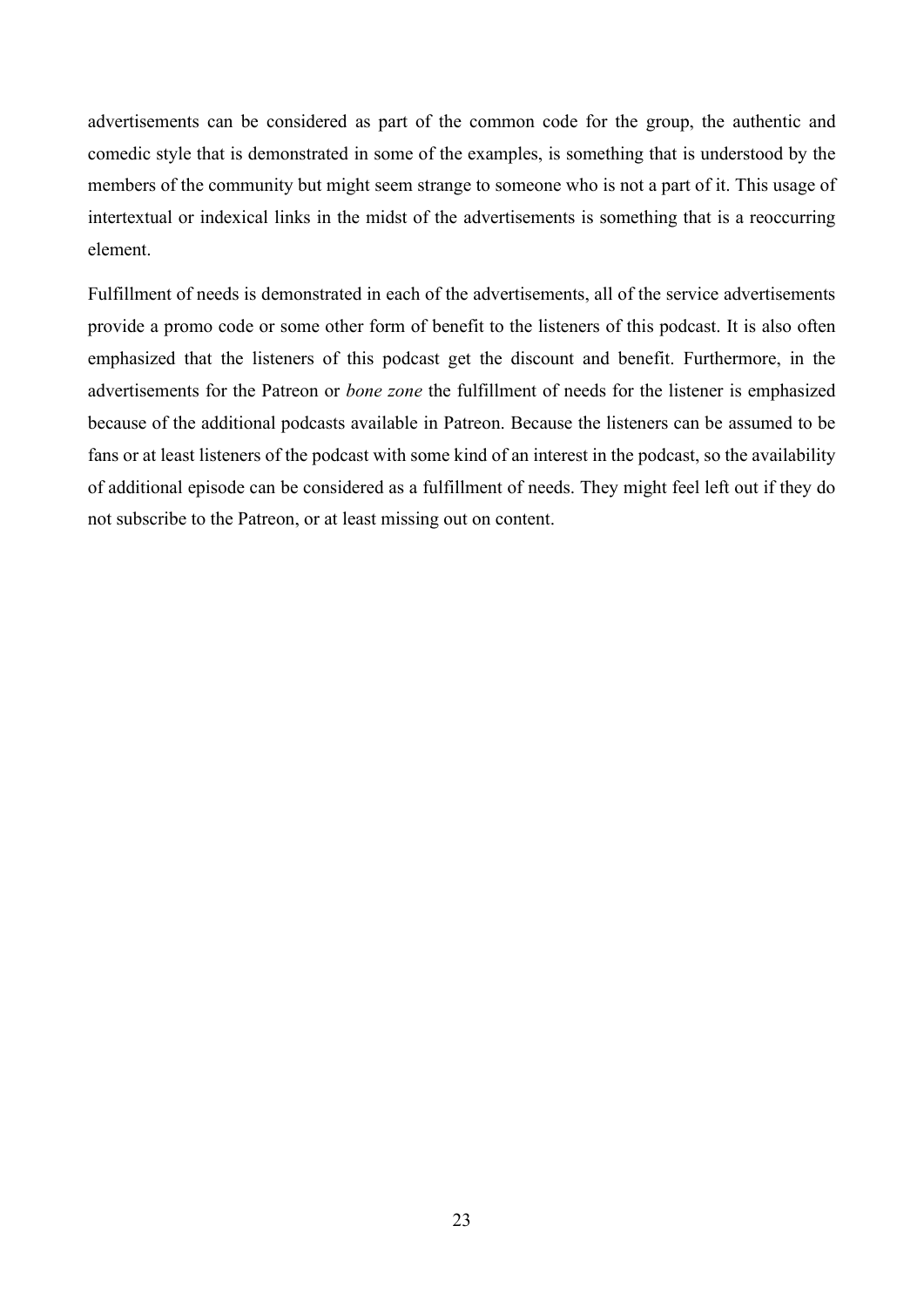## <span id="page-26-0"></span>**6. Discussion**

As previous research has indicated, community construction happens in online setting via discourse and by means of authenticity. Podcasts and comedy podcasts are gaining in popularity and have gained specific followings and fan communities that can be formed around the authenticity and natural nature of the discussion in the podcasts in contrast to traditional media (Meserko, 2015; Symons, 2017). This thesis examined how the TMG podcast constructs the online community of its listeners with the discourse of the in-podcast advertisements.

The community examined in this thesis is built around the TMG podcast and since the style of s TMG podcast can be considered quite niche, the advertisements in them can be as well. The advertisements present are for the podcast itself or some other brands. These brands often reflect the demographic audience and the style of the podcast, young people, presumably mostly males, who expect the type of unfiltered comedy the podcast has.

The advertisements present in the TMG podcast can be described as being authentic and personal in terms of style and discourse. The authentic style of podcast episodes is reflected in the advertisements and it can be argued as being one of the main functions that constructs the community of the podcast's listeners. All of the advertisements also use some discourse that increases the feeling of belonging and sense of community to the listeners. This is demonstrated in a variety of examples in the analysis section of this thesis.

The concept of authenticity is present not only in the TMG podcast but also in the in-podcast advertisements. This authenticity can be is one of the factors that constructs the online community. This construction happens mainly through the uncensored and natural discussion style of the interaction between the hosts, Cody and Noel, with some authentic reactions to the scripts they are reading, in the middle of the advertisements. Authenticity is also present in the openness about their personal experiences and lives in the advertisements, making the discussion feel more personal to the listener.

In the advertisements the community is also constructed through other means. Utilizing McMillan and Chavis (1986) and other research about constructing the sense of community and the feeling of belonging, such as using a common code, creating the feeling of influence to the listener and creating the emotional connection between the consumer and the brand. This is done through the discourse used in the advertisements and for example using very casual and friendly style to talk to the listener.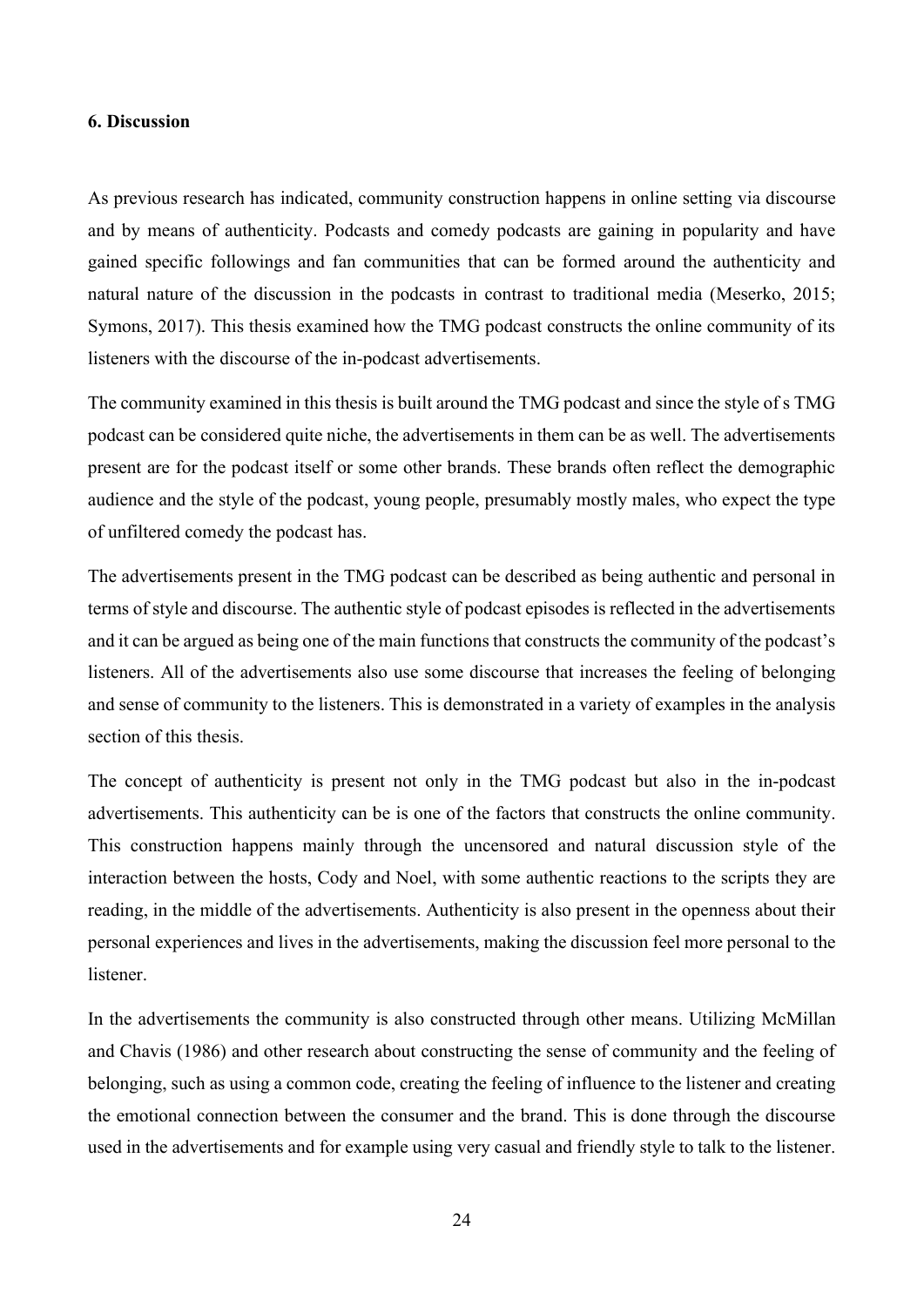This is demonstrated in variety of ways in the advertisements, using a common code in these advertisements or emphasizing the influence and meaning of the listeners.

It can be stated that the podcast advertisements use authenticity and other linguistic phenomena to construct the community. Even though the main principle of the service advertisements is to persuade, they still construct the community at the same time with a variety of ways. The sign-on and sign-off advertisements are self-promotion of the podcast, so their main function is to construct the community. It cannot be said how much of this is planned, in terms of authenticity but it can be seen as one of the defining features of the podcast's way to advertise the sponsor brands.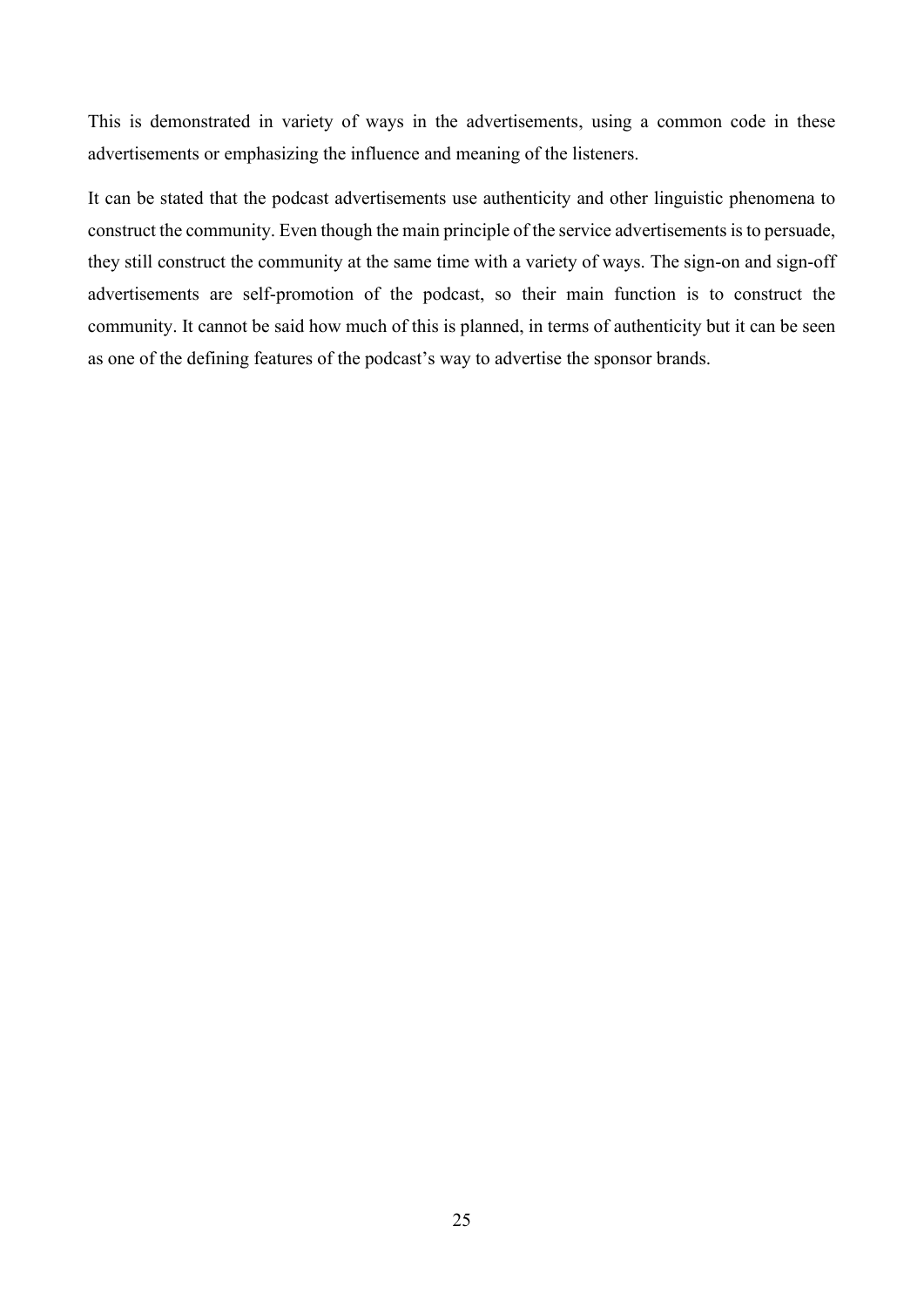### <span id="page-28-0"></span>**7. Conclusion**

The field of podcasting is a fairly new one, so it offers interesting phenomena for examination. This thesis uses a variety of previous research about community construction, podcasts, advertising and authenticity to use a guideline to conduct this thesis. As previous studies have shown communities can be constructed using discourse, and the sense of community and belonging can be created in variety of ways. This thesis shows that the advertisements directed to a certain online community can construct the community, with the discourse present in them.

The freedom that podcasting provides is one the most essential advantages of the platform. Podcasting, similar to YouTube, has made it possible to gain a very niche following, for example using authenticity as one of the tools to construct the community, especially when discussing comedy podcasting. Not only podcasts, but also the advertisements in them or YouTube-videos, offer a lot of interesting aspects to examine, including their differences to traditional marketing, especially the easier targeting of audience, using YouTubers or podcasters to market different brands.

The findings in this thesis implicate that the advertisements in the TMG podcast constructs the community using variety of ways. The advertisements reflect the style of the podcast and even though they are partly scripted by the sponsors and thus artificial, they still maintain the authentic, natural and casual tone of the podcast. Authenticity as a way of constructing community is not studied much, but as this thesis implicates, it can be a way of constructing a community. Therefore, it offers a lot of possibilities for future research.

All things considered, this thesis emphasized that not only the podcast discussion but also the discourse in advertisements do not simply persuade the listeners to consume the brands advertised but also construct the online community of their listeners: Hence, it can be argued how much of that is intentional and how much happens on accident. Despite this, most of the advertisements are distinctively targeted to the listeners of the podcast, which is displayed by the sponsors brands and the discourse of the advertisements. The findings are overall interesting, and in that sense add to the research previously done in the field of community construction.

This construction of an online community offers a lot of opportunities and possibilities to researchers, especially when media and advertising are changing all the time, and it could and should be researched in greater detail. This thesis has certain limitations, since it does not take the non-verbal communication in account in the analysis of community construction. The podcast is also presented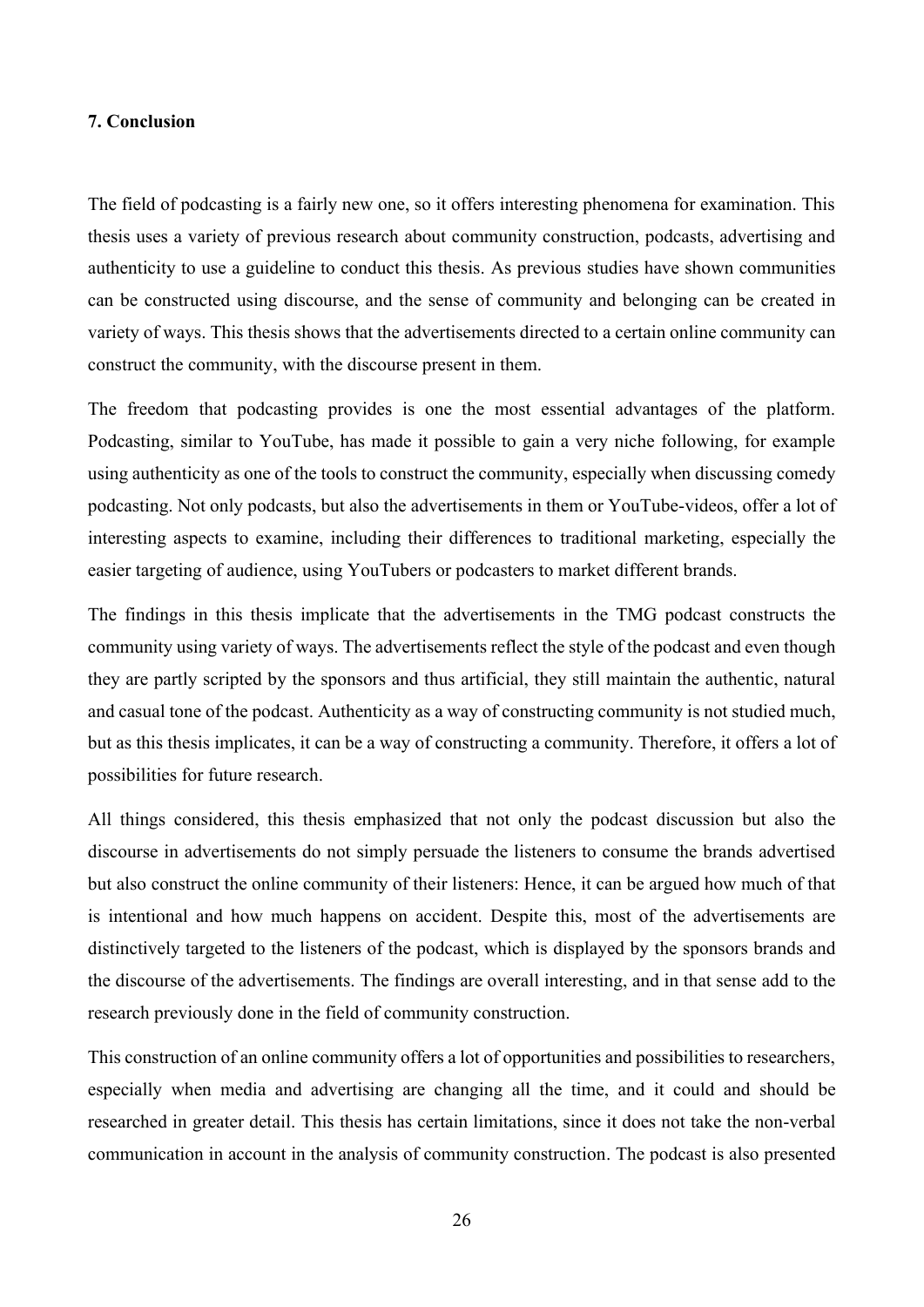in video format and the visual aspects would also offer This was done in order to keep the scope of this study in control.

The data used in this thesis would have provided material for a broader research, so this topic has a potential for various types of future research. Furthermore, the advertisements examined were collected from recent episodes. If older episodes would have been examined, it would have offered comparative point-of-view to the thesis, possibly providing alternative results. Overall this topic could be expanded a lot and this thesis focused especially on the concept of authenticity and its connection to the construction of the community, thus offers opportunity for future research.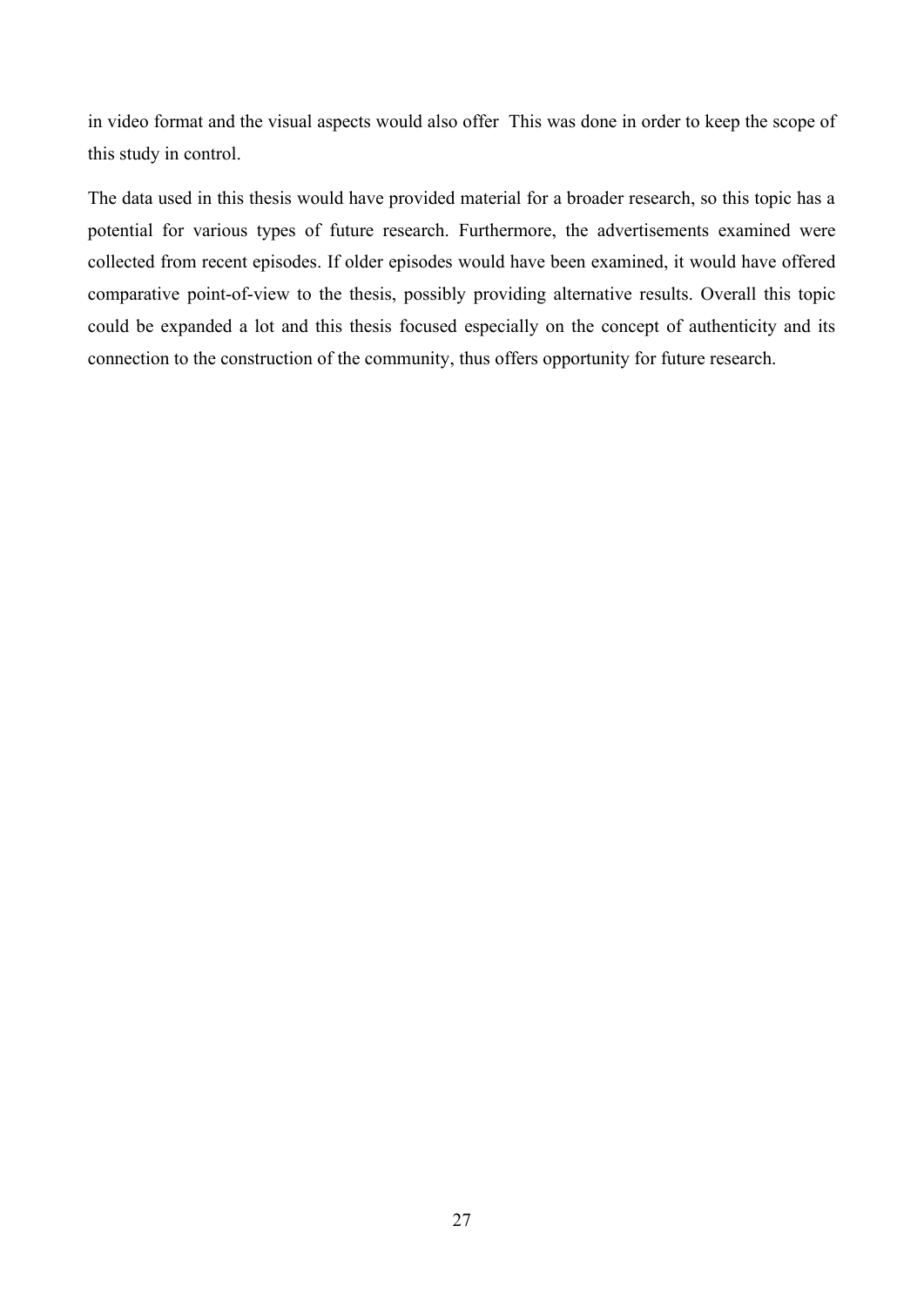## <span id="page-30-0"></span>**References**

Bird, S. E. (1999). Chatting on Cynthia's porch: Creating community in an e-mail fan group. *The Southern Communication Journal, 65*(1), 49-65.<https://doi.org/10.1080/10417949909373155>

Bucholtz, M. (2000). The politics of transcription. *Journal of Pragmatics, 32*(10), 1439- 1465. [https://doi.org/10.1016/S0378-2166\(99\)00094-6](https://doi.org/10.1016/S0378-2166(99)00094-6)

Colombo, M., & Senatore, A. (2005). The discursive construction of community identity. *Journal of Community & Applied Social Psychology, 15*(1), 48-62. <https://doi.org/10.1002/casp.809>

Cook, G. (2001). *The discourse of advertising* (2. ed.). Routledge.

García-Rapp, F. (2017). 'Come join and let's BOND': Authenticity and legitimacy building on YouTube's beauty community. *Journal of Media Practice, 18*(2-3), 120-137. <https://doi.org/10.1080/14682753.2017.1374693>

Haygood, D. M. (2007). A status report on podcast advertising. *Journal of Advertising Research, 47*(4), 518-523.<https://doi.org/10.2501/S0021849907070535>

Hu, J. C. (2019). *The tricky ethics of using YouTube videos for academic research.* Pacific Standard. <https://psmag.com/social-justice/the-tricky-ethics-of-digital-academic-research>

Kemppainen, K. (2018) *The building of a sense of community by the videoblogger Blogilates*  [Bachelor's thesis, The University of Jyväskylä], University of Jyväskylä JYX Digital Repository <https://jyx.jyu.fi/handle/123456789/58426>

Martinviita, A. (2017). *Online community as experience and discourse: A nexus analytic view into understandings of togetherness online*. [Doctoral dissertation, Oulun Yliopisto] Oulun yliopisto, Jultika,<http://jultika.oulu.fi/Record/isbn978-952-62-1643-0>

McMillan, D., & Chavis, D. (1986). Sense of community: a definition and theory. *Journal of Community Psychology, 14*, 6-23. [https://doi.org/10.1002/1520-6629\(198601\)14:1%3C6::AID-](https://doi.org/10.1002/1520-6629(198601)14:1%3C6::AID-JCOP2290140103%3E3.0.CO;2-I)[JCOP2290140103%3E3.0.CO;2-I](https://doi.org/10.1002/1520-6629(198601)14:1%3C6::AID-JCOP2290140103%3E3.0.CO;2-I)

Meserko, V. M. (2015). The pursuit of authenticity on Marc Maron's WTF podcast. *Continuum (Mount Lawley, W.A.), 29*(6), 796-810.<https://doi.org/10.1080/10304312.2015.1073682>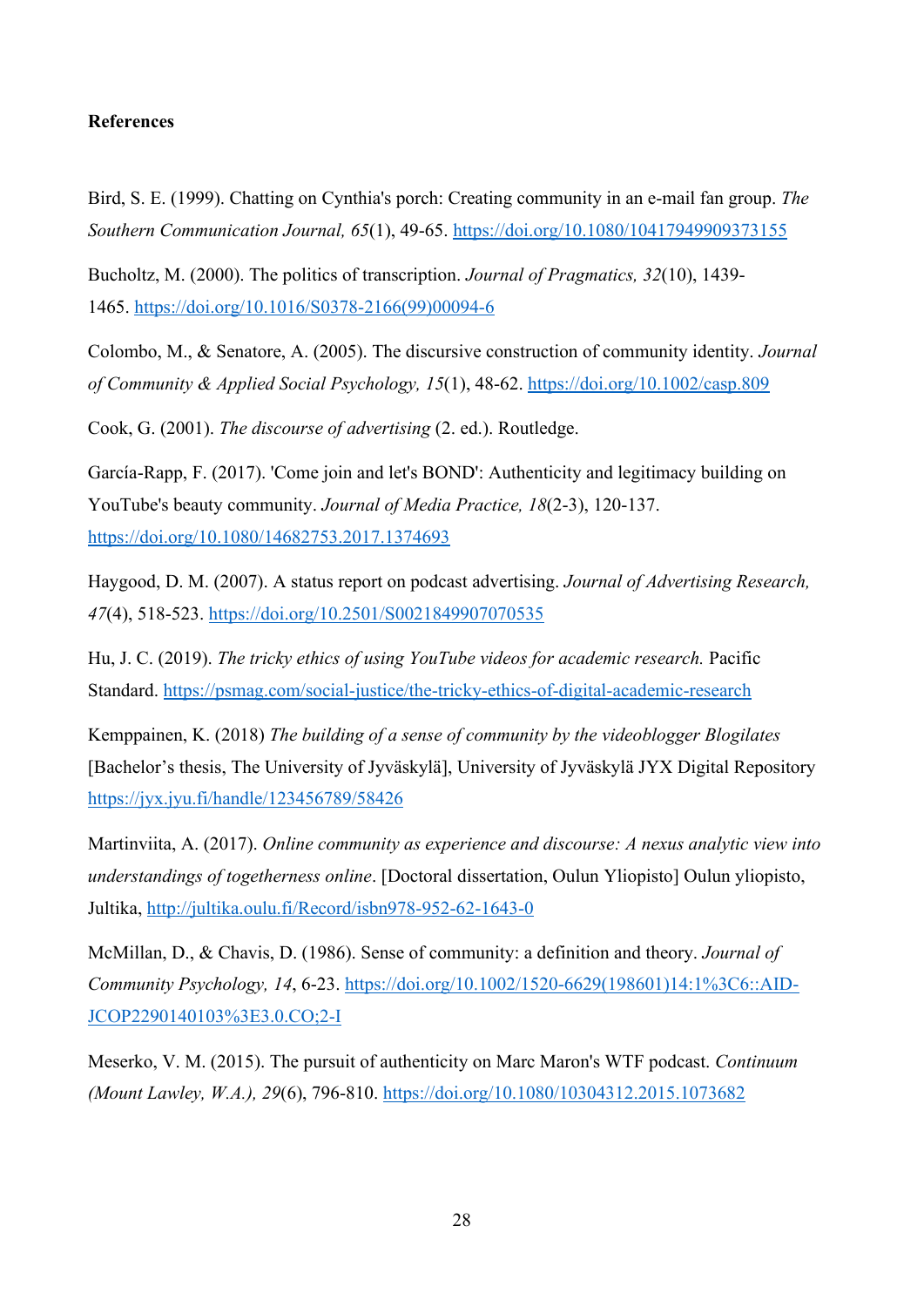Nguyen, M., Tian, Q. & Xue, P. (2010). Efficient advertisement discovery for audio podcast content using candidate segmentation. *EURASIP Journal on Audio, Speech, and Music Processing, 2010*(1), 1-12.<https://doi.org/10.1155/2010/572571>

Novaceanu, M. (2020). From the traditional radio to podcast or to the à la carte. *World Journal of Research and Review, 11.* 17-21 <https://doi.org/10.31871/WJRR.11.1.8>

Obiegbu, C. J., Larsen, G., Ellis, N. & O'Reilly, D. (2019). Co-constructing loyalty in an era of digital music fandom: An experiential-discursive perspective. *European Journal of Marketing, 53*(3), 463-482.<https://doi.org/10.1108/EJM-10-2017-0754>

Patreon. (n.d.). *TMG is creating the Tiny Meat Gang Podcast.* Patreon.com. <https://www.patreon.com/tinymeatgang>

Pietikäinen, S., & Mäntynen, A. (2019). *Uusi kurssi kohti diskurssia*. Vastapaino.

Renkema, J., & Schubert, C. (2018). *Introduction to discourse studies* (New edition ed.). John Benjamins Publishing Company.

Schembri, S. & Latimer, L. (2016). Online brand communities: Constructing and co-constructing brand culture. *Journal of Marketing Management, 32*(7-8), 628-651. <https://doi.org/10.1080/0267257X.2015.1117518>

Symons, A. (2017). Podcast comedy and 'Authentic Outsiders': How new media is challenging the owners of industry. *Celebrity Studies, 8*(1), 104-118. <https://doi.org/10.1080/19392397.2016.1217162>

Taylor, S. (2013). *What is discourse analysis?* (1st ed.). Bloomsbury Academic. <https://doi.org/10.5040/9781472545213>

Ward, T. (May 30, 2019). What YouTubers Does Cody Ko Hate The Most? [Video file]. YouTube. <https://www.youtube.com/watch?v=fiL6noh85tE>

Yang, J., Teran, C., Battocchio, A. F., Bertellotti, E. & Wrzesinski, S. (2021). Building brand authenticity on social media: The impact of Instagram ad model genuineness and trustworthiness on perceived brand authenticity and consumer responses. *Journal of Interactive Advertising, ahead-ofprint*(ahead-of-print), 1-22.<https://doi.org/10.1080/15252019.2020.1860168>

YouTube, (n.d.), *TinyMeatGang,* YouTube.com. <https://www.youtube.com/c/TinyMeatGang/featured>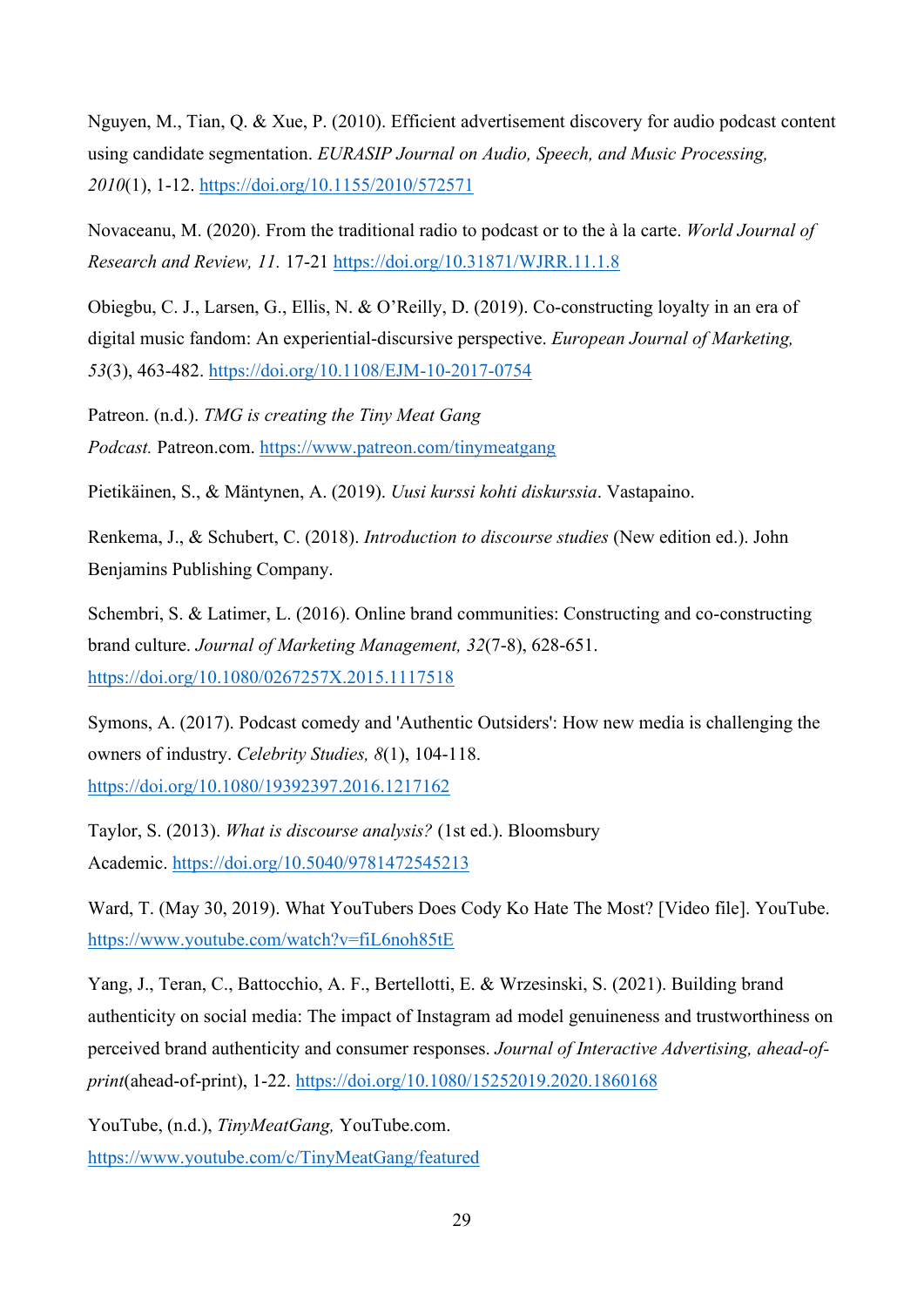### <span id="page-32-0"></span>**Appendix: Episodes used as data and sponsor brands with timestamps**

Episode 172 – Next Stop Gamestop<https://www.youtube.com/watch?v=U6lMzpZCJ2w> / Sponsors: Audible (An audiobook provider) *14:45-16:19*, DoorDash (A food delivery service) *30:24-31:32*, Liquid IV (A sports drink) *47:09-48:33*

Episode 171 – Would NELK Post This? <https://www.youtube.com/watch?v=EI0CBJGTW0k>/ Sponsors: Manscaped (Male grooming products) *12:18-13:51*, World Series of Poker-app (A poker app) *31:17-32:45*, ExpressVPN (VPN service) *45:58-47:04*, Keeps (a product to prevent balding) *47:04-48:27*

Episode 170 – I Am 100% a Cannibal [https://www.youtube.com/watch?v=I\\_Iu8MwCbiA](https://www.youtube.com/watch?v=I_Iu8MwCbiA) / Stichfix (An online clothing provider) *13:00-14:10*, Hellofresh *28:20-29:51*, Native (a deodorant brand) *38:35-39:56*, Stamps.com (Posting services) *52:56-54:35*

Episode 169 - Love it or Hate it [https://www.youtube.com/watch?v=8b\\_HM1mfhlc](https://www.youtube.com/watch?v=8b_HM1mfhlc) / Doordash *15:24-16:36*, Meundies (A men's underwear brand) *33:45-36:07*, Honey (A tool to find discount codes for online stores) *48:07-50:00*, Babbel (A language learning app) *50:01-51:55*

Episode 168 – Becoming Joe Rogan [https://www.youtube.com/watch?v=yDFZMUno\\_lY](https://www.youtube.com/watch?v=yDFZMUno_lY) / Manscaped *15:52-18:13*, Forhims (A website for men's healthcare and hygiene) *31:06-32:46*

Episode 167 – The Best of YouTube<https://www.youtube.com/watch?v=lYh8Fe1pe6E> / World Series of Poker- app (A poker app) *14:53-16:18*, Doordash *30:30-31:41*, Babbel *44:42-46:05*, Forhims *46:05-47:55*

Episode 166 – No More Jake Paul <https://www.youtube.com/watch?v=CVQAloW3WAc> / 3chi (Delta8 products) *17:50-19:09*, ExpressVPN *31:01-33:03*, Stamps.com *47:31-48:43*, Hellofresh *48:44-50:02*

Episode 165 – Growth on TikTok [https://www.youtube.com/watch?v=ILGxI\\_BmV2E](https://www.youtube.com/watch?v=ILGxI_BmV2E) / Amazon music (A music streaming service) *15:31-17:45*, Hellofresh *30:33-32:09*, Manscaped *42:33-44:26*, Liquid IV *44:27-46:20*

Episode 164 – Jake Paul is a Fighter<https://www.youtube.com/watch?v=pkrGA-Zz5p8> / Skylight frame (A digital frame) *15:58-17:37*, Babbel 31:48-33:00, Doordash 54:49-56:05